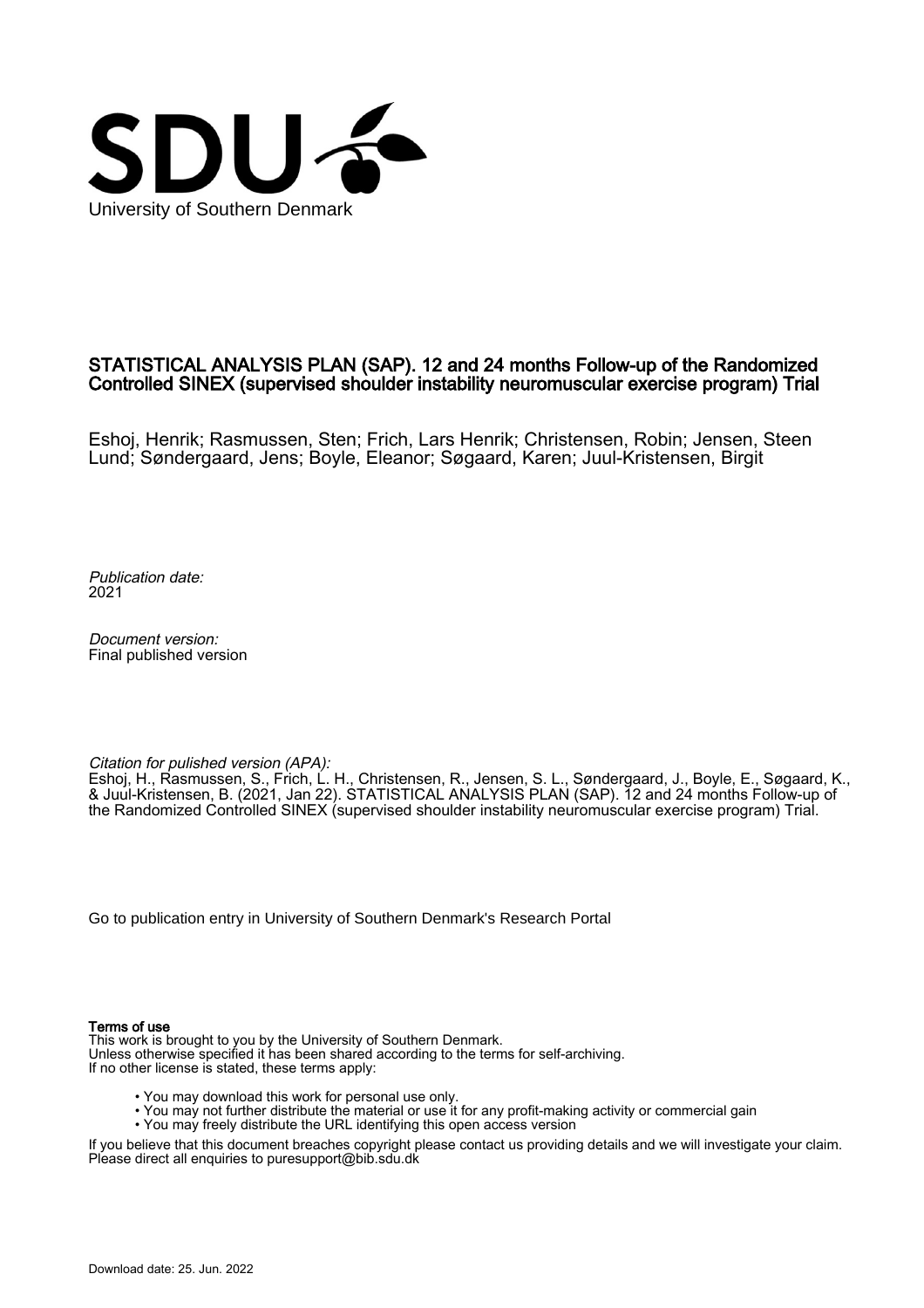# **STATISTICAL ANALYSIS PLAN (SAP)**

## **12 and 24 months Follow-up of the Randomized Controlled SINEX** (supervised shoulder instability **neuromuscular exercise program) Trial**

Henrik Eshoj<sup>1</sup>, Sten Rasmussen<sup>2, 3</sup>, Lars Henrik Frich<sup>4, 5</sup>, Robin Christensen<sup>6</sup>, Steen Lund Jensen<sup>2,3</sup>, Jens Søndergaard<sup>7</sup>, Eleanor Boyle<sup>s</sup>, Karen Søgaard<sup>s</sup> and Birgit Juul-Kristensen<sup>s</sup>

#### **Affiliations:**

<sup>1</sup> Quality of Life Research Center, Department of Hematology, Odense University Hospital, Odense, Denmark

- 2 Department of Clinical Medicine, Aalborg University, Aalborg, Denmark
- <sup>3</sup> Orthopaedic Surgery Research Unit, Aalborg University Hospital, Aalborg, Denmark
- 4 Department of Orthopaedics and Traumatology, Odense University Hospital, Denmark
- <sup>5</sup> Department of Clinical Research, University of Southern Denmark
- <sup>6</sup> Musculoskeletal Statistics Unit, the Parker Institute, Bispebjerg and Frederiksberg Hospital, Copenhagen & Research Unit of Rheumatology, Department of Clinical Research, University of Southern Denmark, Odense University Hospital, Denmark.
- <sup>7</sup> Research Unit of General Practice, Department of Public Health, University of Southern Denmark, Odense, Denmark
- <sup>8</sup> Department of Sports Science and Clinical Biomechanics, University of Southern Denmark, Odense, Denmark

**Statistical advisor: Robin Christensen (RC)**, Musculoskeletal Statistics Unit, The Parker Institute, Bispebjerg and Frederiksberg Hospital, Copenhagen, & Department of Clinical Research, University of Southern Denmark, Odense University Hospital, Denmark

**Statistical analyst: Eleanor Boyle (EA)**, Institute of Sports Science and Clinical Biomechanics, University of Southern Denmark, Odense, Denmark

**Database manager: Anne Marie Rosager (AMR)**, Institute of Sports Science and Clinical Biomechanics, University of Southern Denmark, Odense, Denmark

**Publication date:** 22/01/2021.

Citation for published version:

Henrik Eshoj, Sten Rasmussen, Lars Henrik Frich, Robin Christensen, Steen Lund Jensen, Jens Søndergaard, Eleanor Boyle, Karen Søgaard and Birgit Juul-Kristensen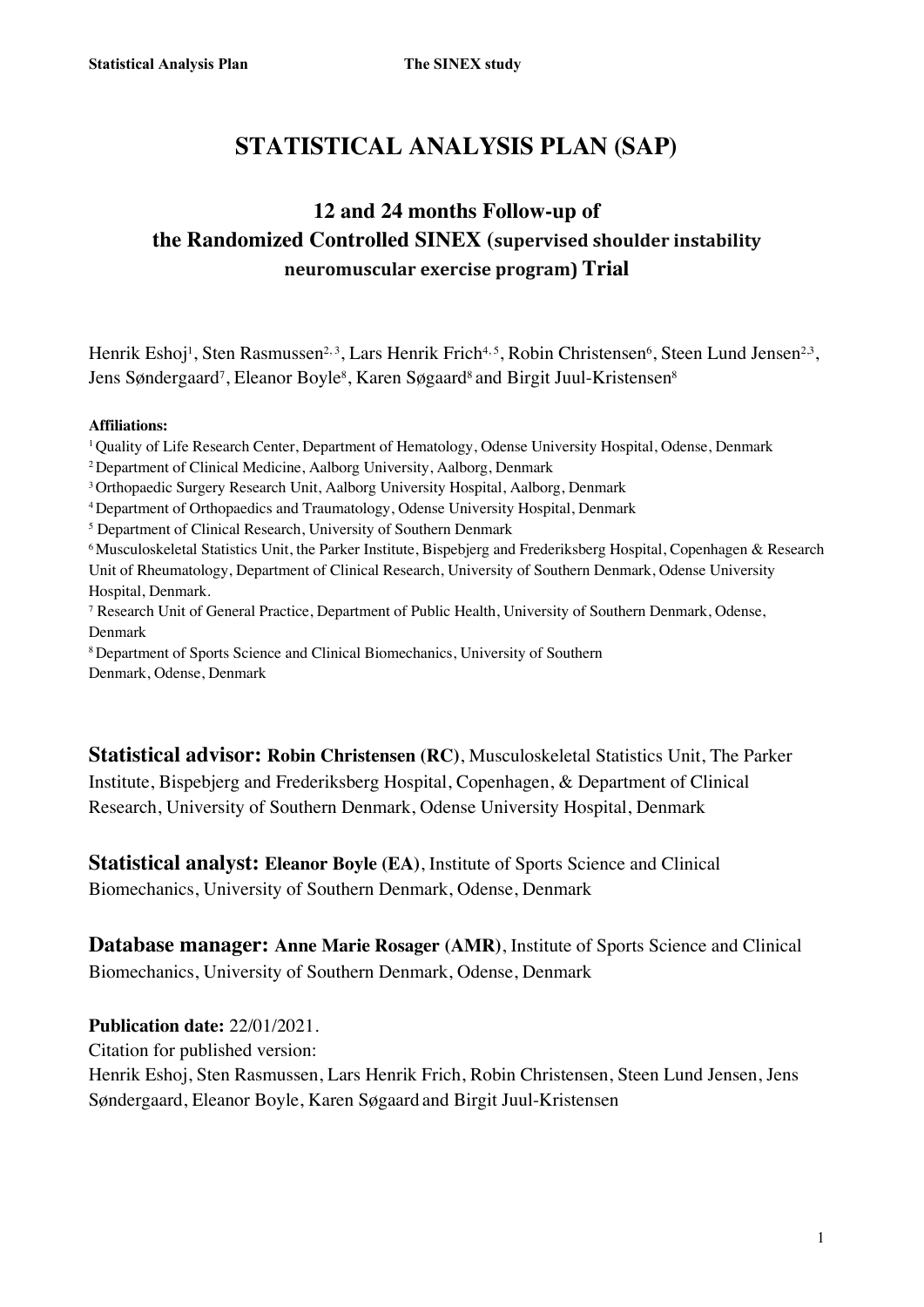Statistical Analysis plan (SAP): Neuromuscular Shoulder Exercise Program for Patients with Traumatic Anterior Shoulder Dislocations: One and two-years follow-up of a Randomized Controlled Trial (The SINEX study).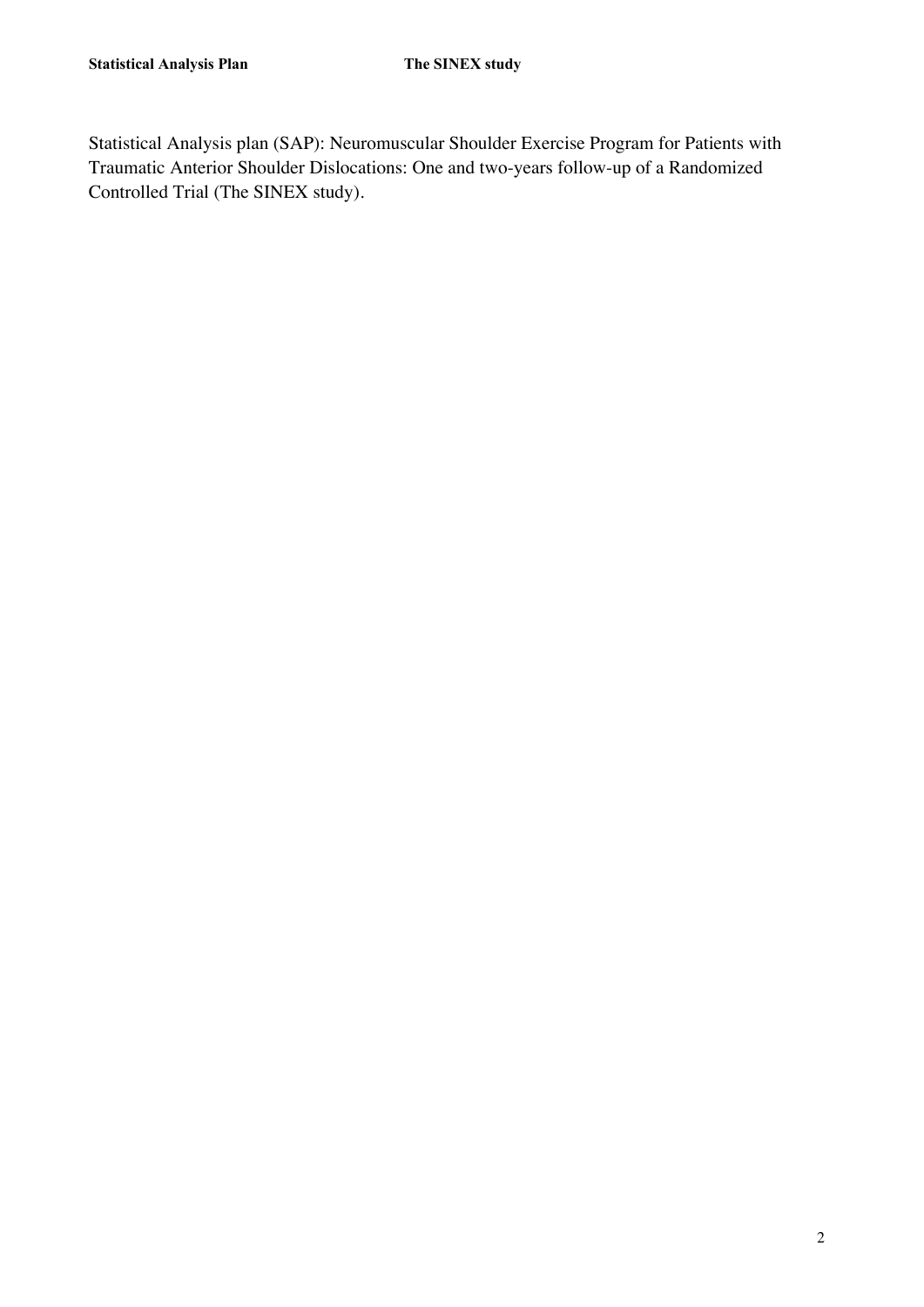### **THE SINEX TRIAL**

In March 2015 we started to recruit participants with traumatic anterior shoulder dislocation (TASD) to our two-arm parallel randomized controlled trial entitled "the Randomized Control SINEX trial". We required a sample size of 72 participants to determine a mean change group difference from baseline to 3-month follow-up of 250 points on the WOSI (Western Ontario Shoulder Instability Index) questionnaire with a standard deviation of 320, an alpha of 0.05 and a power of 90%. To account for possible barriers, non-compliant patients and patients lost-tofollow-up, a total sample size of 80 participants (40:40) was required.

The SINEX (Shoulder Instability Neuromuscular Exercise program) arm consisted of 12-week individually physiotherapist-supervised exercise program for the rotator cuff and scapular muscles, with a total of seven exercises that can be individually progressed from basic to elite level (A to G). Participants were provided with online access to instructions and video recordings of each exercise and the accompanying levels of progression through the physiotherapy site www.digifys.com. The other arm, HOMEX (self-managed, home-based, standardized shoulder exercise program), included one introductory physiotherapist-supervised session and one physiotherapist phone call on how to perform and progress the 12-week self-managed, homebased shoulder exercise program targeting the same muscles as in the SINEX arm, but with fewer exercises and limited possibilities for progression. Participants were provided with a leaflet containing photos and descriptions of each exercise.

Some changes were made to the trial: exclusion of clinical tests as inclusion criteria, and keeping only selfreported poor shoulder function, and exclusion of shoulder stability test on Nintendo Wii balance board as outcome due to poor validity. The recruitment into the SINEX trial was, a priori, decided to run for two years and closed on March 2019 [1]. At this time 56 participants had been included.

Following baseline assessment, participants were randomly assigned to either SINEX or HOMEX. The outcome measures up to three months were collected electronically for the self-reported outcomes by a secretary who was not involved in the treatment and outcome assessments collected previously and by the project leader (HE) and one research assistant for the objective outcomes. Since the primary endpoint was three months, we analyzed the data up to three months (see below for a summary of the findings). The outcome measures collected at 12 and at 24 months follow-up, selfreported data only, were collected electronically by the same secretary as for the three months follow-up.

The twelve weeks of a physiotherapist supervised SINEX program with a three months follow up [2], showed statistically and close to clinically important improvement of self-reported shoulder related QoL without adverse events compared with the HOMEX.

The SINEX trial received ethical approval and was registered at Clinical Trials.gov. Ethical Trial registration: S-20140093.

Clinicaltrial.gov registration: NCT02371928.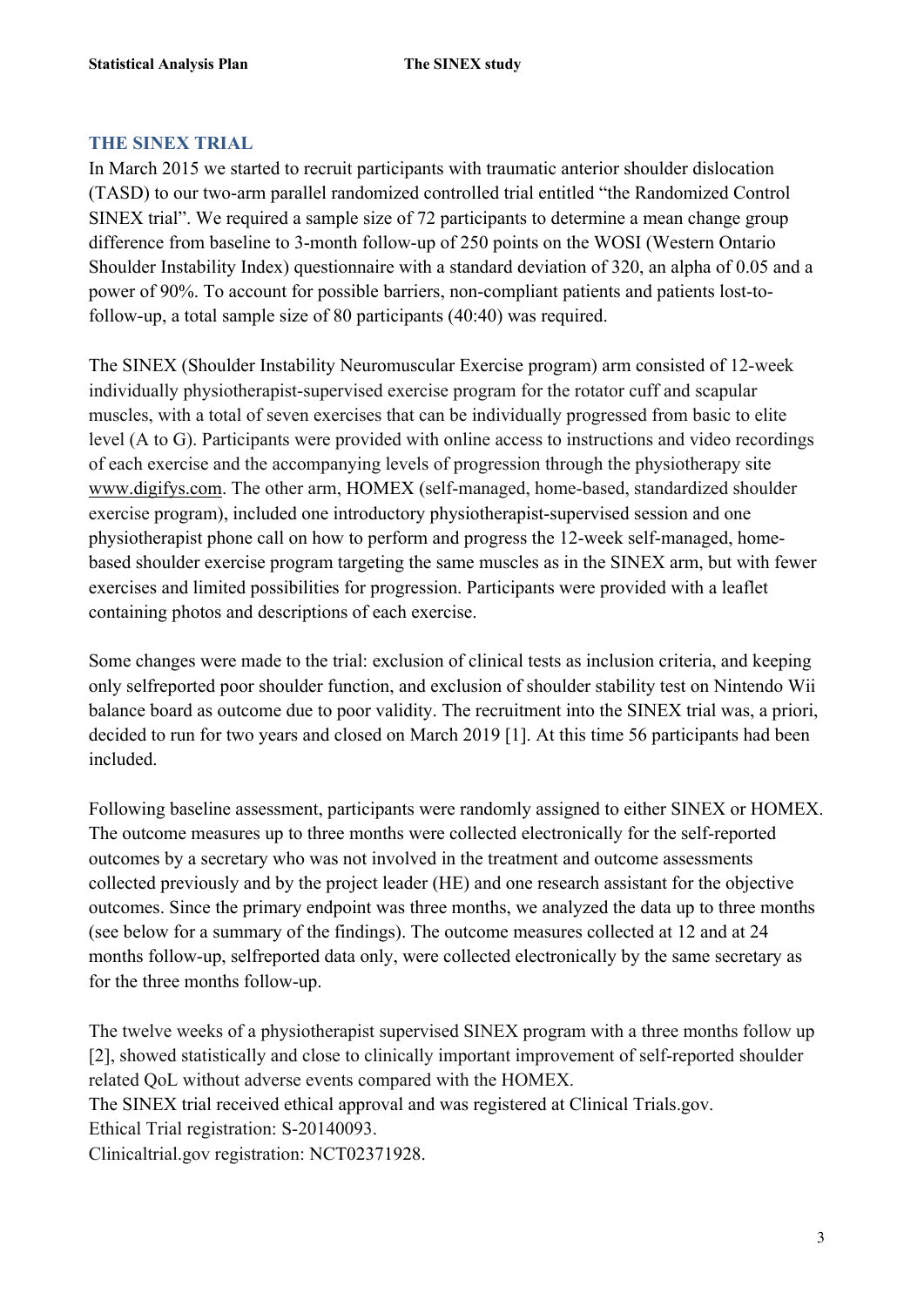## **EXAMINING THE LONG-TERM EFFECTS OF THE SINEX TRIAL.**

It has been shown between 12 and 24 months after the primary shoulder dislocation, that patients tend to experience re-dislocation of their shoulder [3]. This results in substantial setbacks in terms of their shoulder-related function and QoL. Since long-term effects of non-surgical shoulder rehabilitation following TASDs (primary and recurrent) are unknown, the current study will shed light on the long-term effects of our two treatment arms on our trial participants.

## **STUDY HYPOTHESES**

This study test the hypotheses that patients with TASD treated with the intervention (SINEX program) will in total, have fewer shoulder re-dislocations and a slower rate/fewer events of shoulder stabilization surgery than those in HOMEX. Further to this, we hypothesize that the participants in SINEX will experience and report greater long-term effect in the form of improvements in shoulder related QoL, pain, and function than those treated with the control (HOMEX program).

### **OBJECTIVES**

The objectives for the long-term follow-up of the SINEX trial are as follows:

- 1) To determine if the register-based number and rate of shoulder re-dislocations differ between the two arms of the trial over the 24-month follow-up (numbers, rate of time),
- 2) To determine if the register based number and rate of shoulder surgery differ between the two arms of the trial over the 24-month follow-up (numbers, rate of time),
- 3) To determine if there is a difference in WOSI-total score between the two arms of the trial over the 24-month follow-up (21 items, each rated 0-100),
- 4) To determine if there is a difference in each of the WOSI subdomains scores between the two arms of the trial over the 24-month follow-up (especially Sport function (4 items, each rated 0-100), Lifestyle (4 items, each rated 0-100), and Physical symptoms (10 items rated 0-1000),
- 5) To determine if there is a difference in each of the Global Perceived Effect (GPE) measures compared to before training, between the two arms of the trial over the 21-month follow-up (especially GPE actual shoulder function, GPE ability to perform sport/leisure activities, and GPE ability to perform activities of daily living), each rated on 7-levels (from markedly worsened to markedly improved),
- 6) To determine if there is a difference in the Tampa Scale of Kinesiophobia (TSK) between the two arms of the trial over the 24-month follow-up (17 items, rated on 4-levels; and on 2-levels with high fear of movement TSK>/=37),
- 7) To determine if there is a difference in the self-reported data on re-dislocations between the two arms of the trial over the 24-month follow-up (numbers),
- 8) To determine if there is a difference in the self-reported data on surgery and visits to the health care system between the two arms of the trial over the 24-month follow-up (numbers),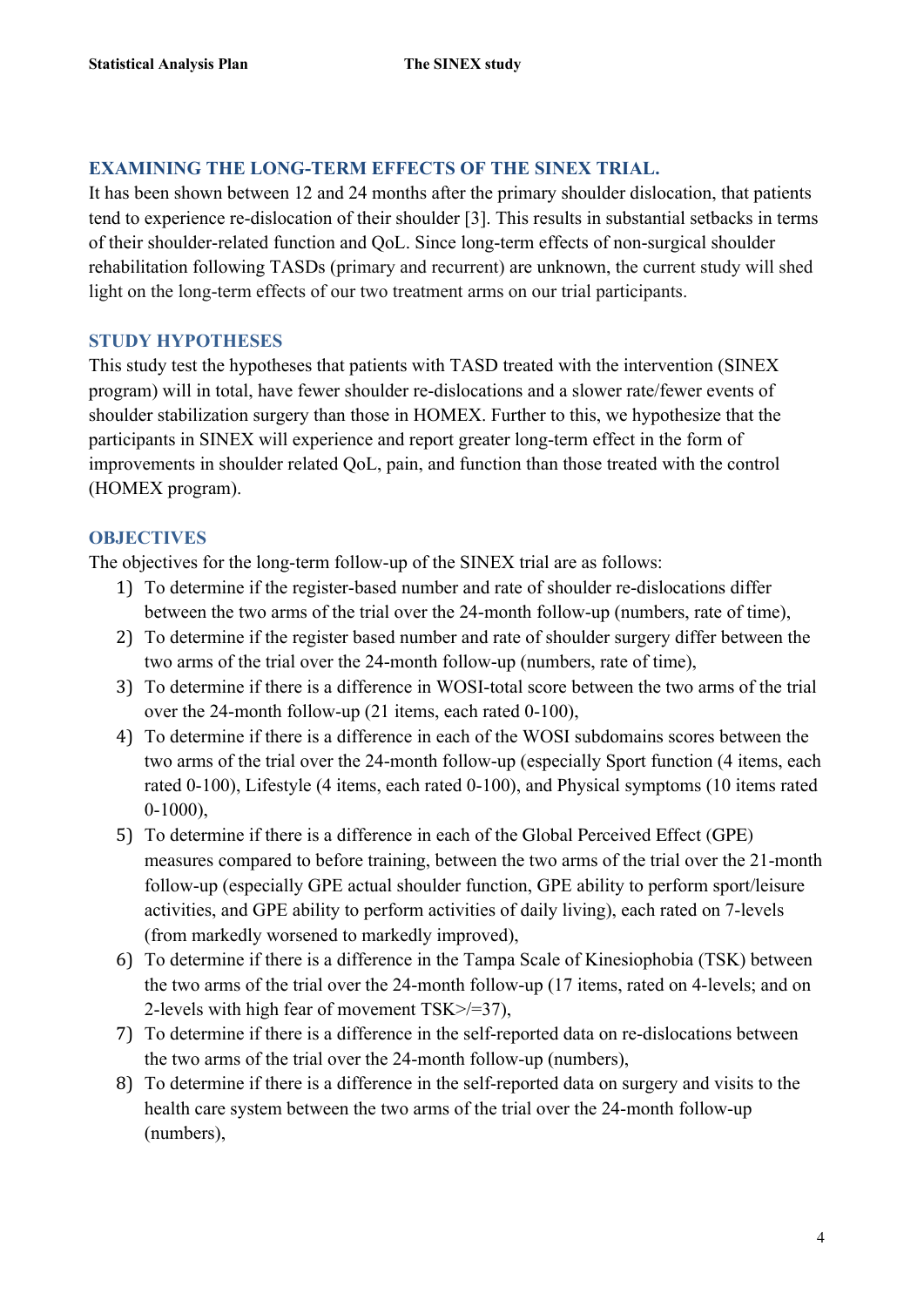- 9) To determine if there is a difference in the EuroQoL between the two arms of the trial over the 24-month follow-up (VAS scale 0-100),
- 10) To determine if the selfreported number of sick-list days from work/education due to the shoulder injury differs between the two arms of the trial over the 24-month follow-up (4 levels)
- 11) To determine if there is a difference in mean pain intensity in the past 24 hours and in the past week between the two arms of the trial over the 24-month follow-up (each rated 0- 100).

## **SUMMARY OF OUTCOMES (1) AT BASELINE, 3, 12 AND 24 MONTHS**

Self-reported WOSI-total score (21 items, each rated 0-100), WOSI subdomains (Sport function (4 items, each rated 0-100), Lifestyle (4 items, each rated 0-100), Physical symptoms (10 items, rated 0-100), Emotions 3 items, rated 0-100), Tampa Scale of Kinesiophobia (TSK) (17 items, rated on 4-levels; and on 2-levels with high fear of movement TSK $\ge$ /=37), and mean pain intensity in the past 24 hours and in the past week (each rated 0-100), EuroQoL - 5D (VAS scale 0-100).

## **SUMMARY OF OUTCOMES (2) AT 3, 12 AND 24 MONTHS**

Selfreported Global Perceived Effect (GPE) measures compared to before training (actual shoulder function, ability to perform activities of daily living, ability to perform sport/leisure activities, shoulder-related Quality of Life) all rated on 7-levels, re-dislocations (numbers), currently employment/under education (4-levels), received other treatment (7 choices), impact on quality of duties (work/education) (4-levels), impact on number of duties (work/education) (4 levels), actual shoulder experience after training period (7-levels), extent of return to pre-injury level sport (4-levels), experience of treatment effect (4-levels), desire to undergo shoulder surgery (3 choices).

## **SUMMARY OF OUTCOMES (3) AT 12 AND 24 MONTHS**

Self-reported re-dislocations (injury mechanism and type), surgery (numbers, rate of time), visit to the general practitioner, orthopedic surgeon (2-levels), new acute trauma reason for shoulder surgery (2-levels), number of physiotherapy treatments after surgery (numbers), use of pain medication (5-levels), shoulder function after surgery (7-levels), number of sick-list days from work/education due to the shoulder injury (4-levels).

Register-based number of shoulder re-dislocations (numbers, rate of time), register based events of shoulder surgery (number and rate of shoulder surgery).

### **ADHERENCE**

Adherence to the (intervention) SINEX program was registered by the treating physiotherapists as number of supervised sessions attended by the patient. For treatment-related variables adherence is classified in accordance with both of the following criteria:

• Satisfactory (as defined per protocol, pp) adherence for the patients is 50% participation (at least seven supervised sessions out of 14 possible sessions).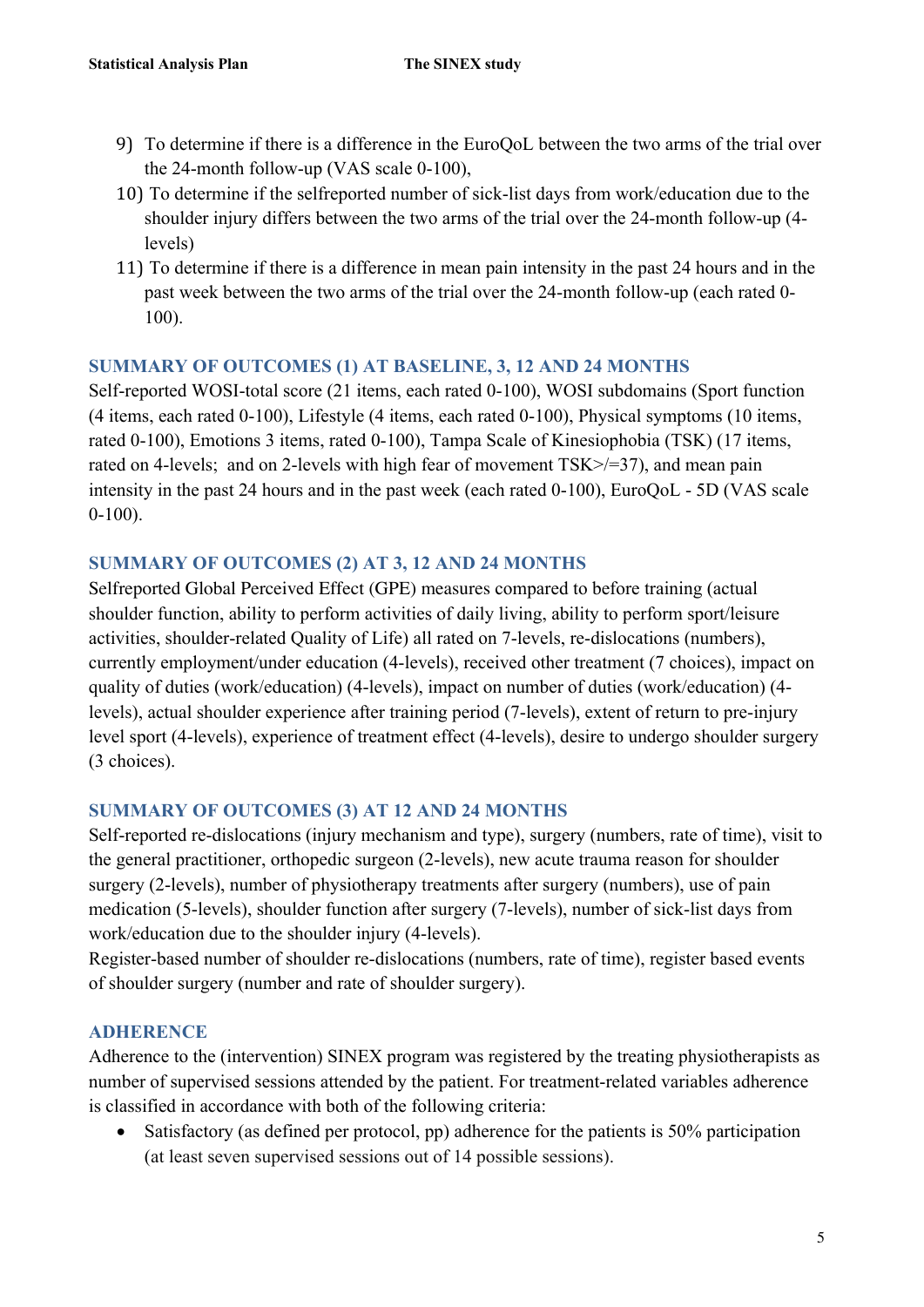• Completion of at least two thirds (66%) of the scheduled home-based exercises registered by use of training diary.

Adherence to the HOMEX program included completion of at least two thirds (66%) of the scheduled home-based exercises, registered by use of training diary.

## **STATISTICAL ANALYSIS**

We will conduct the register-based analyses first. Analyses of each outcome will be performed across the time periods by trial arm. For the continuous variables, we will report either means and 95% confidence intervals (for the normally distributed data) or medians and 95% confidence intervals (for the non-normal data). For the categorical variables, we will report proportions with their 95% confidence intervals.

For the register-based outcomes we will construct a count model with the number of shoulder dislocations and events of surgery as reported in the Danish National Patient Register (Landspatient register) from the Danish Health Data Protection Agency (Sundhedsdatastyrelsen, SDS) as the outcome/dependent variable, and the trial arm with age, sex, study centre as the independent variables. For the analysis of surgery we will use selfreported baseline and three months follow-up of WOSI-total, and for the analysis of redislocations we will use selfreported baseline and three months information on number of redislocations from the register. The model will be adjusted for clustering around study centre. Comparing the AICs and BICs of the different count models (Poisson regression, negative binomial regression, zero-inflated Poisson regression and zero-inflated negative bionomial regression), we will choose the most appropriate model using the countfit.ado program (free) in STATA. To ease interpretation of the results, the expected number of shoulder dislocations and events of shoulder surgery with its 95% confidence intervals will be reported by group.

We will visually explore the rate (time to re-dislocation, surgery) of re-dislocations and surgeries by constructing Kaplan-Meier curves by trial arm. We will conduct Cox proportional hazards regression to determine if the rate of redislocations and surgeries differ across the two trial arms. We will adjust the model by the potential clustering around the study centre.

To determine if there are differences in the outcomes of shoulder dislocations and surgeries over time by trial arm, we will conduct multilevel modeling. We will first fit the model with the interaction between time period and trial arm, the main effects of the interaction term (any covariates) and adjust for dependence of the outcome variable, by fitting the subject identification as a random effect (level 2). Since participants who attended the same study centre may have similar outcomes, we will fit study centre as a random effect (level 3). We will first see if study centre explains a significant amount of the variation of the data by comparing the intraclass correlation of the 3-level model against the 2-level model. If study centre does not add anything to the model, we will drop this variable from the analysis. We will then test the interaction between time period and trial arm. If this interaction is significant at the 5% level of significance, there is a difference in the mean value of the outcome across time by trial arm.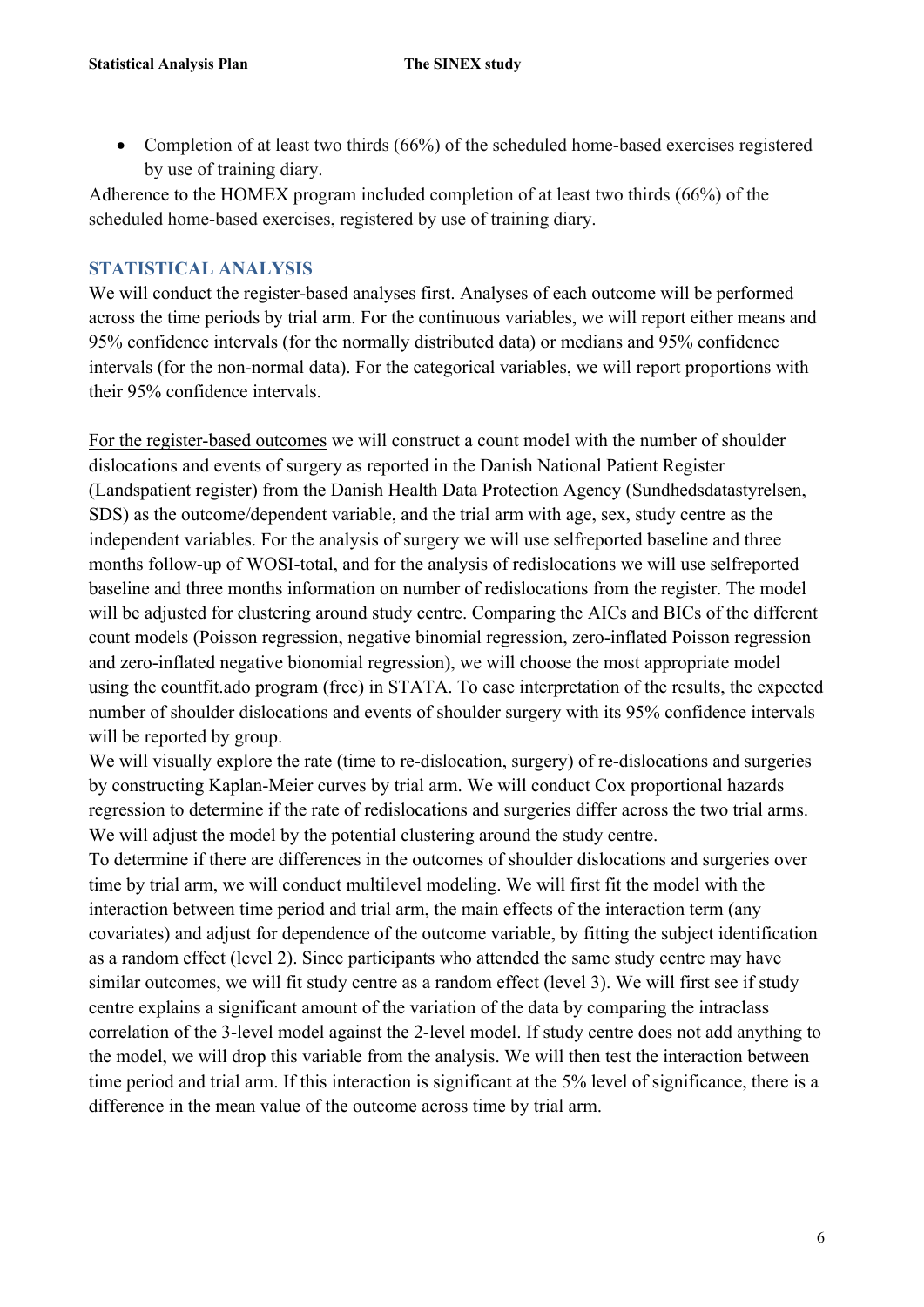For the self-reported outcomes all p-values and 95% confidence intervals (95%CI) will be two sided. We will not apply explicit adjustments for multiplicity, rather we will analyze the outcomes in a prioritized order as listed in the order of hypotheses.

All analyses will follow the intention-to-treat principle (ITT); i.e. all randomized participants in the trial will be included in the analysis according to the group to which they were originally allocated, regardless of dropout/departures from allocated treatment. Our primary analysis will be based on the ITT population, including all randomized participants with available data at baseline. Missing data will be handled indirectly and statistically modeled using repeated-measures linear mixed models (see below). These models will be valid if data are 'Missing at Random' (MAR): "Any systematic difference between the missing values and the observed values can be explained by differences in observed data" [4]. Contrasts between groups will be estimated based on the (difference between) the least squares means derived from the repeated-measures, mixed linear models (i.e., at 12 and 24 months from baseline).

Using mixed linear models, we will analyze mean changes in continuous endpoints. The primary statistical model will consist of fixed effects and random effects. Fixed effects define the expected values of the observations, and random effects define the variance and covariances of the observations. In this study, participants were randomly assigned to two treatment groups (SINEX vs HOMEX), and selfreported outcomes (group 1) were made at 3 time points after baseline for (i.e., at 3, 12 and 24 months from baseline), while for the selfreported outcomes (group 2) and (group 3) there were 2 or 1 point(s) measured after baseline, and these different timepoints will be included in the respective statistical analyses. Basically for the outcomes (group 1), there are two fixed-effect factors: training groups (2 levels; SINEX/HOMEX) and testing times (4 levels; T=0, 3, 12, 24 months). Random effects result from variation between and within participants. We anticipate that measures on the same patient at different times are correlated, and with measures taken closely together in time being more highly correlated than measures taken more apart in time; observations on different participants will be assumed as being independent. To reduce the random variation measures we will adjust for the level at baseline for all continuous and categorical outcomes. Further due to the original design of this study [1] we will also adjust for stratifying factors used in the randomization: study center (3 levels; Aalborg, Esbjerg Odense), injury status (2 levels; primary or recurrent shoulder dislocation) and sex (2 levels) as fixed effects, with baseline value of the relevant variable and age as covariates. Categorical outcomes for dichotomous endpoints will be analyzed with the use of logistic regression with the same covariates as in the respective continuous outcome models.

Overall, results will be expressed as the difference between groups with 95% confidence intervals (CI) and the associated p-values. Based on the principles related to superiority designs (in potential favor of SINEX), we prespecify that a 95% CI, excluding differences between groups of greater than 200 WOSI-total units, would be interpreted as indicating the absence of a clinically meaningful difference [5].

## **MISSING DATA, SENSITIVITY ANALYSES AND ROBUSTNESS**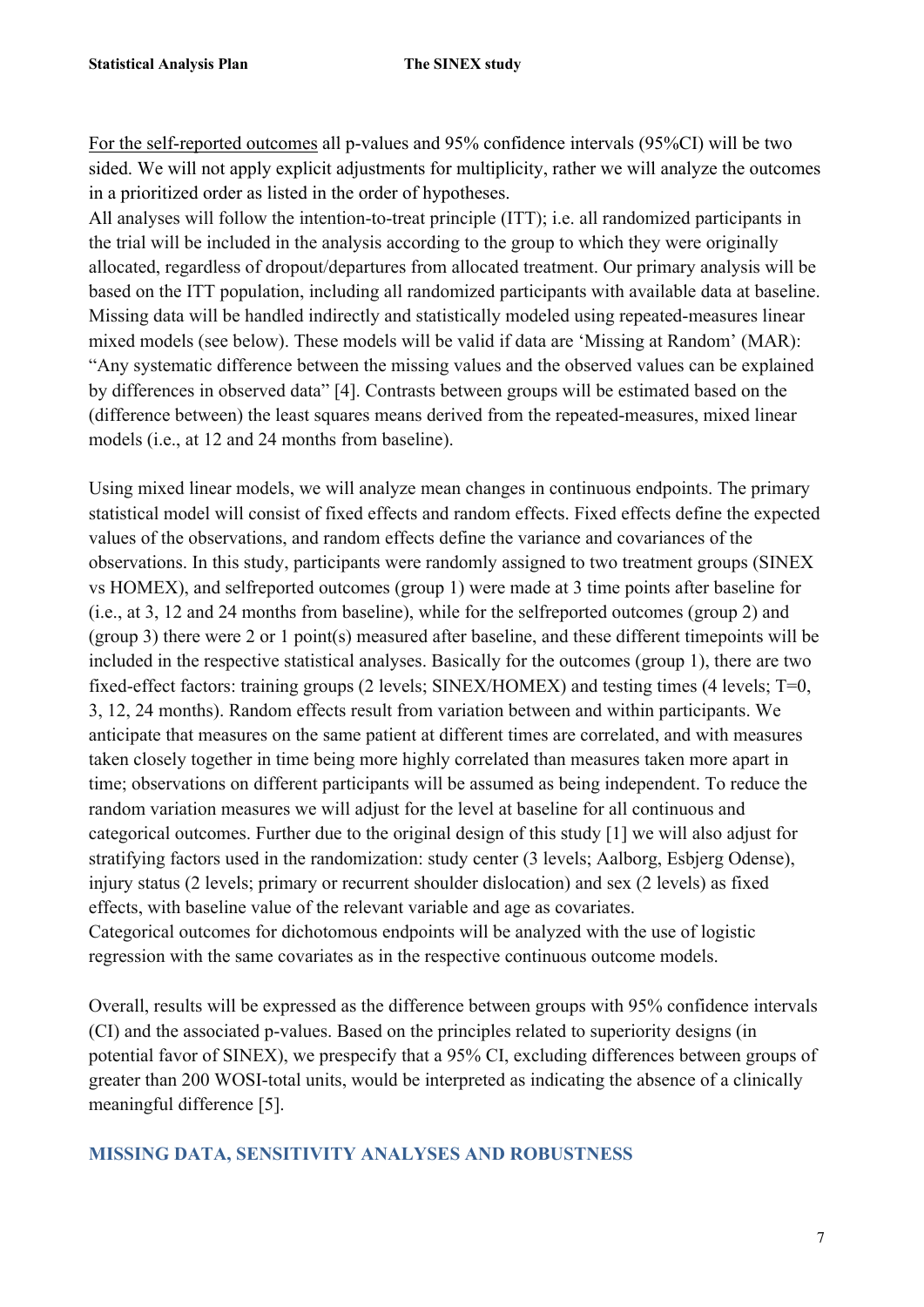Sensitivity analyses for difference between missing and complete data will be performed to assess the "robustness of the trial findings". Robustness is a concept that refers to the sensitivity of the overall conclusions to various limitations of the data, assumptions, and analytic approaches to data analysis [6]. Robustness implies that the treatment effect and primary conclusions of the trial are not substantially affected when analyses are carried out based on alternative assumptions or analytic approaches.

Loss to follow-up and missing data for various reasons are difficult to avoid in randomized trials and in particular in pragmatic trials like the present with long-term follow-up. We will apply the analysis framework suggested by White et al (2011) in which missing data related to the ITT approach depends on making plausible assumptions about the missingness of the data, and including all participants in subsequent sensitivity analyses [7]:

- 1) Attempt to follow up all randomized participants, even if they withdraw from allocated treatment (i.e., contact all individuals unless they explicitly stated that they had withdrawn their consent)
- 2) Perform a main analysis of all observed data that are valid under a plausible assumption about the missingness of the data (i.e., Model-based: data as observed; using linear mixed models, assuming that data are '*Missing at Random'* [MAR])
- 3) Perform sensitivity analyses to explore the effect of departures from the assumption made in the main (#2) analysis (i.e., a non-responder-imputation: using the value at baseline to replace missing data will correspond to a non-responder imputation; these models will potentially be informative even if data are '*Missing Not At Random'* [MNAR])
- 4) Account for all randomized participants, at least in the sensitivity analyses (covered by #2 and #3 above, plus the corresponding analyses based on the Per Protocol, pp, population).

The interpretation of the corresponding statistical measures of uncertainty of the treatment effect and treatment comparisons will involve consideration of the potential contribution of bias to the Pvalue, 95% confidence interval, and of the inference in general.

When the different sensitivity analyses are in agreement, and the analyses on the sensitivity analyses and the main analysis lead to essentially the same conclusions, confidence in the trial results is increased.

Statistical analyses of the register-based outcomes will be performed with the STATA program, while for the self-reported outcomes they will be performed by the Statistical Package form Social Sciences (SPSS), version 24.0.

## **DEFINING THE PER PROTOCOL (PP) POPULATION**

To be included in the pp (per-protocol) analyses patients must have available data at baseline and at 12 and 24 months follow up. Patients having surgery after randomization will not be included in the pp analyses. For the intervention group patients will be included in the pp analyses if they have satisfactory adherence at three months follow up. That means that for the SINEX group patients should have 50% participation (at least seven supervised sessions out of 14 possible sessions), besides having completed at least 66% (two thirds) of the scheduled home-based exercises, as registered by use of the training diary. For the HOMEX group patients will be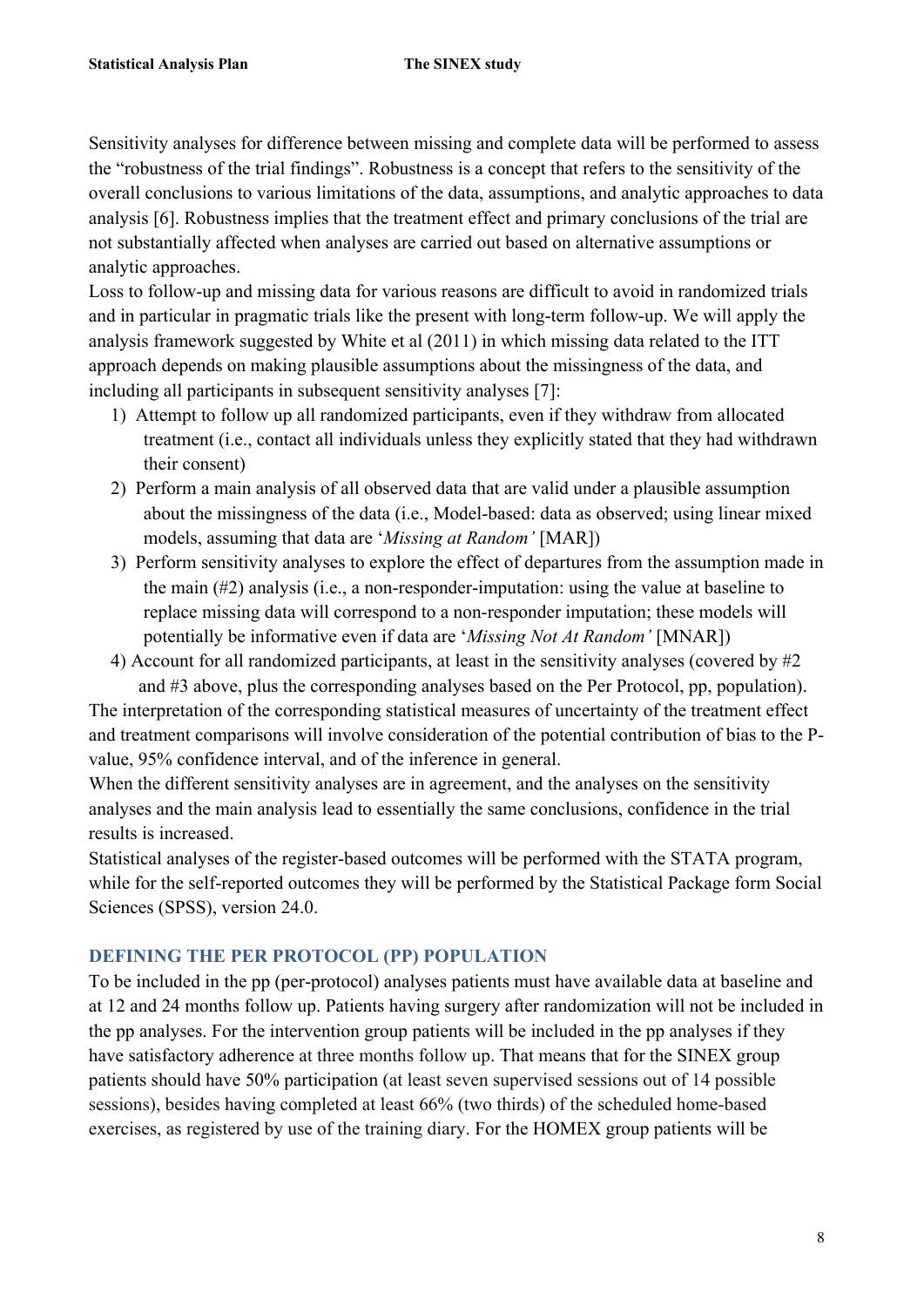included if they have completed at least 66% (two thirds) of the scheduled home-based exercises, as registered by use of the training diary.

## **DISCONTINUED THE INTERVENTION**

Withdrawals during the 12 weeks intervention period and the reason for their withdrawal (if identified) were registered by the database manager and primary investigator (HE). Dropouts are defined as those who were not assessed at 3 months follow up. All dropout patients are included in the ITT analysis with the baseline observations carried forward procedure.

## **IMPLEMENTATION OF ANALYSIS PLAN**

A statistical analyst (EB) will perform the analysis of the register based outcomes with no involvement from any of the study investigators.

The implementation of the current SAP for 12 and 24 months follow up for the SINEX study will follow the procedure below:

- 1) A database model will be lined up in collaboration between the statistical advisor (RC/EB) and principal investigators (HE/BJK).
- 2) The database manager/principal author (AMR/BJK) will code each treatment arm into 'group treatment A' and 'group treatment B', thus leaving all others blinded to treatment allocation during analysis of register based data.
- 3) Blinded register data will be delivered to the statistician (EB) according to the database model.
- 4) Analyses of the register based data will be conducted blinded from allocation to any of the two treatment arms.
- 5) Results will be presented to the authors of the manuscript.

The authors will then agree upon two possible interpretations of the register data based on the analysis: one assuming that group A will be the active group, and the other assuming that B will be the active group. Therefore, a blinded interpretation of the register based results will be conducted before breaking the allocation code. Thereafter, a consensus between all investigators will be reached regarding clinical interpretation of the results. Furthermore, all members of the author group will approve and sign the interpretations before any publication procedures are initiated [8].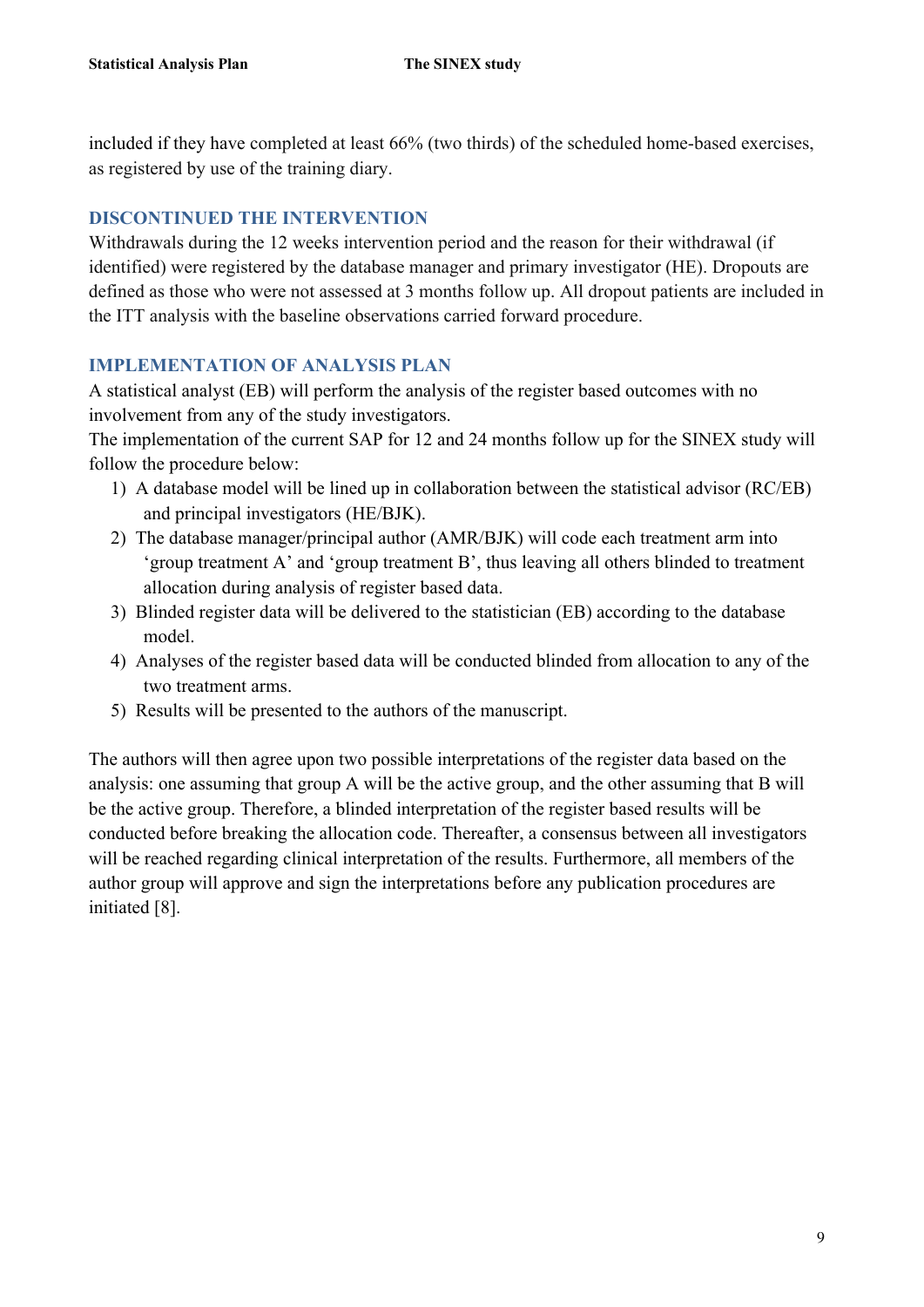## **TABLE AND FIGURE LEGENDS**

**Figure 1:** Flowchart of the SINEX study.

**Figure 2:** Graphs for each of the following measures: WOSI-total, subscales, surgery, dislocations, with means (95% CI) for baseline, 3 months, 12 months and 24 months by trial arm, as reported from the multilevel model analyses.

**Table 1.** Baseline outcome demographics and clinical characteristics of the SINEX (intervention) and the HOMEX (control) group.

**Table 2.** Changes in Self-reported Outcome measure from Baseline to 12 months, and from Baseline to 24 months, in Intention-to-Treat Population of the SINEX (intervention) and HOMEX (control) group.

**Table 3.** Register and self-reported data at 12 and 24 months follow-up, in Intention-to-Treat Population of the SINEX (intervention) and HOMEX (control) group.

**Table 4.** Self-reported data at 12 months and 24 months follow-up in Intention-to-Treat Population of the SINEX (intervention) and HOMEX (control) group.

#### **Apendices 1-3.**

Per protocol analyses of the same characteristics as in table 2-4..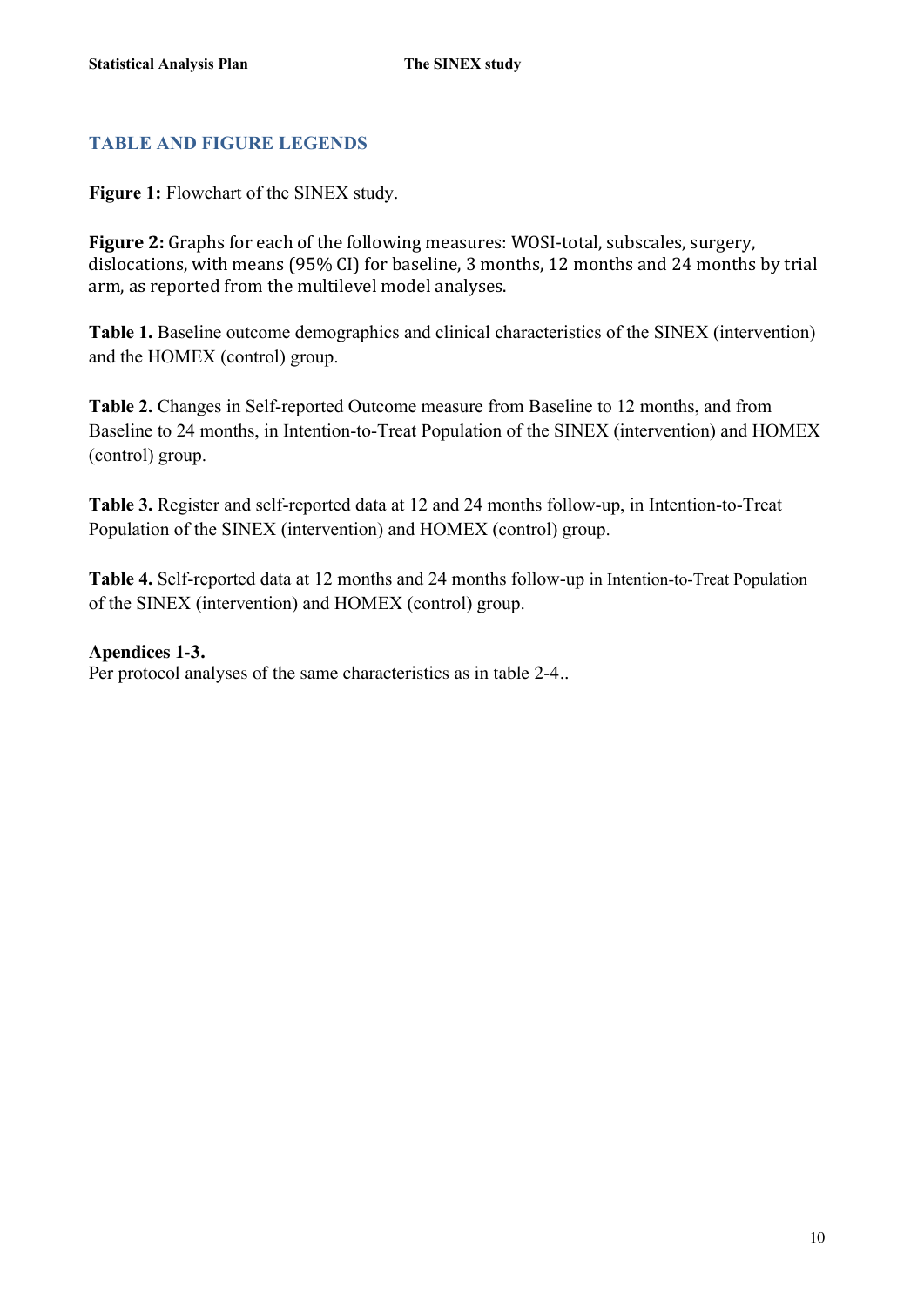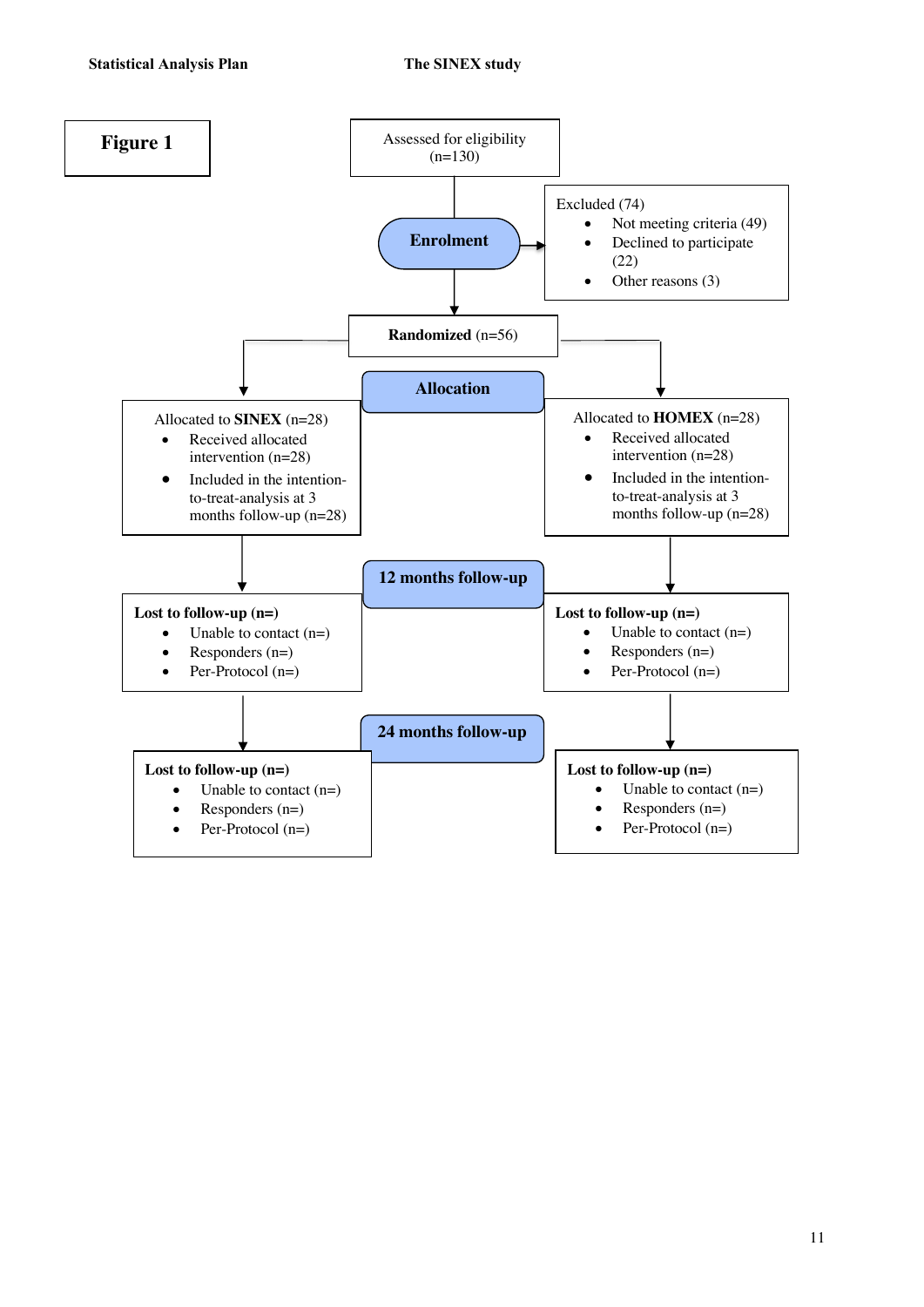## **Figure 2**

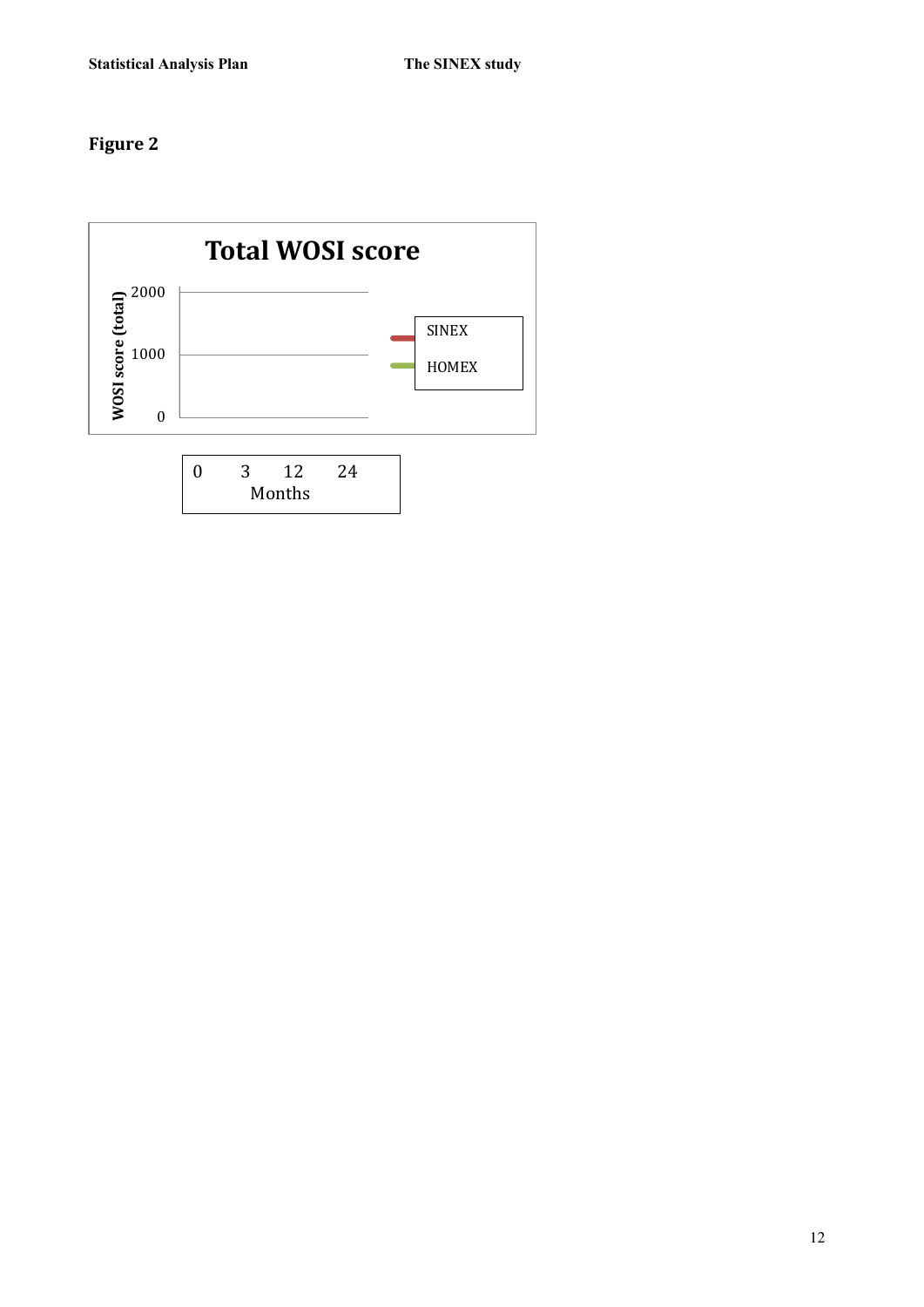Table 1. Baseline demographics and self-reported clinical characteristics of the SINEX (intervention) and the HOMEX (control) group for the Intention-to-Treat Population of the those included in the 12 and 24 months follow-up. Data are reported as mean (95%CI), and frequency (%, 95% CI).

|                                            |              | 12months-group | 24 months-group |                       |  |  |
|--------------------------------------------|--------------|----------------|-----------------|-----------------------|--|--|
|                                            | <b>SINEX</b> | <b>HOMEX</b>   | <b>SINEX</b>    | <b>HOMEX</b><br>group |  |  |
|                                            | group        | group          | group           |                       |  |  |
|                                            | $(n=)$       | $(n=)$         | $n=$<br>€       | $(n=)$                |  |  |
| Sex (males)                                |              |                |                 |                       |  |  |
| Age (yrs)                                  |              |                |                 |                       |  |  |
| Weight (kg)                                |              |                |                 |                       |  |  |
| Height (cm)                                |              |                |                 |                       |  |  |
| <b>Educational level</b>                   |              |                |                 |                       |  |  |
| University                                 |              |                |                 |                       |  |  |
| College/technical school                   |              |                |                 |                       |  |  |
| Below high school                          |              |                |                 |                       |  |  |
| No formal education                        |              |                |                 |                       |  |  |
| <b>Occupational status</b>                 |              |                |                 |                       |  |  |
| Full-time employed                         |              |                |                 |                       |  |  |
| Part-time employed                         |              |                |                 |                       |  |  |
| Student                                    |              |                |                 |                       |  |  |
| On sick-leave                              |              |                |                 |                       |  |  |
| <b>Primary outcome</b>                     |              |                |                 |                       |  |  |
| WOSI-total (range, 0-2100)                 |              |                |                 |                       |  |  |
| <b>Secondary outcomes</b>                  |              |                |                 |                       |  |  |
| WOSI domains <sup>a</sup>                  |              |                |                 |                       |  |  |
| Physical symptoms (range, 0-1000)          |              |                |                 |                       |  |  |
| Sport function (range, 0-400)              |              |                |                 |                       |  |  |
| Lifestyle (range, 0-400)                   |              |                |                 |                       |  |  |
| Emotions (range, 0-300)                    |              |                |                 |                       |  |  |
| TSK (range 17-68) <sup>a</sup>             |              |                |                 |                       |  |  |
| High fear of movement and reinjury         |              |                |                 |                       |  |  |
| $(TSK \geq 37)$                            |              |                |                 |                       |  |  |
| Pain intensity for current shoulder injury |              |                |                 |                       |  |  |
| (NPRS, range, 0-100) <sup>a</sup>          |              |                |                 |                       |  |  |
| Currently                                  |              |                |                 |                       |  |  |
|                                            |              |                |                 |                       |  |  |
| Mean during past 24 h                      |              |                |                 |                       |  |  |

CI, Confidence Interval; EQ-5D-5L, EuroQol 5-Dimensions questionnaire; EQ-5D VAS, EuroQol 5-Dimensions questionnaire visual analog scale; HOMEX, self-managed, home-based, standard care shoulder exercise program; NPRS, Numerical Pain Rating Scale; SINEX, nonsurgical, supervised, progressive shoulder instability neuromuscular exercise; TSK, Tampa Scale of Kinesiophobia; WOSI, Western Ontario Shoulder Instability Index.

\_\_\_\_\_\_\_\_\_\_\_\_\_\_\_\_\_\_\_\_\_\_\_\_\_\_\_\_\_\_\_\_\_\_\_\_\_\_\_\_\_\_\_\_\_\_\_\_\_\_\_\_\_\_\_\_\_\_\_\_\_\_\_\_\_\_\_\_\_\_\_\_\_\_\_\_\_\_\_\_\_\_\_\_\_\_\_\_\_\_\_\_\_\_\_\_\_\_\_\_\_\_\_\_

<sup>a</sup>Higher scores reflect worse status.

<sup>b</sup>Lower scores reflect worse status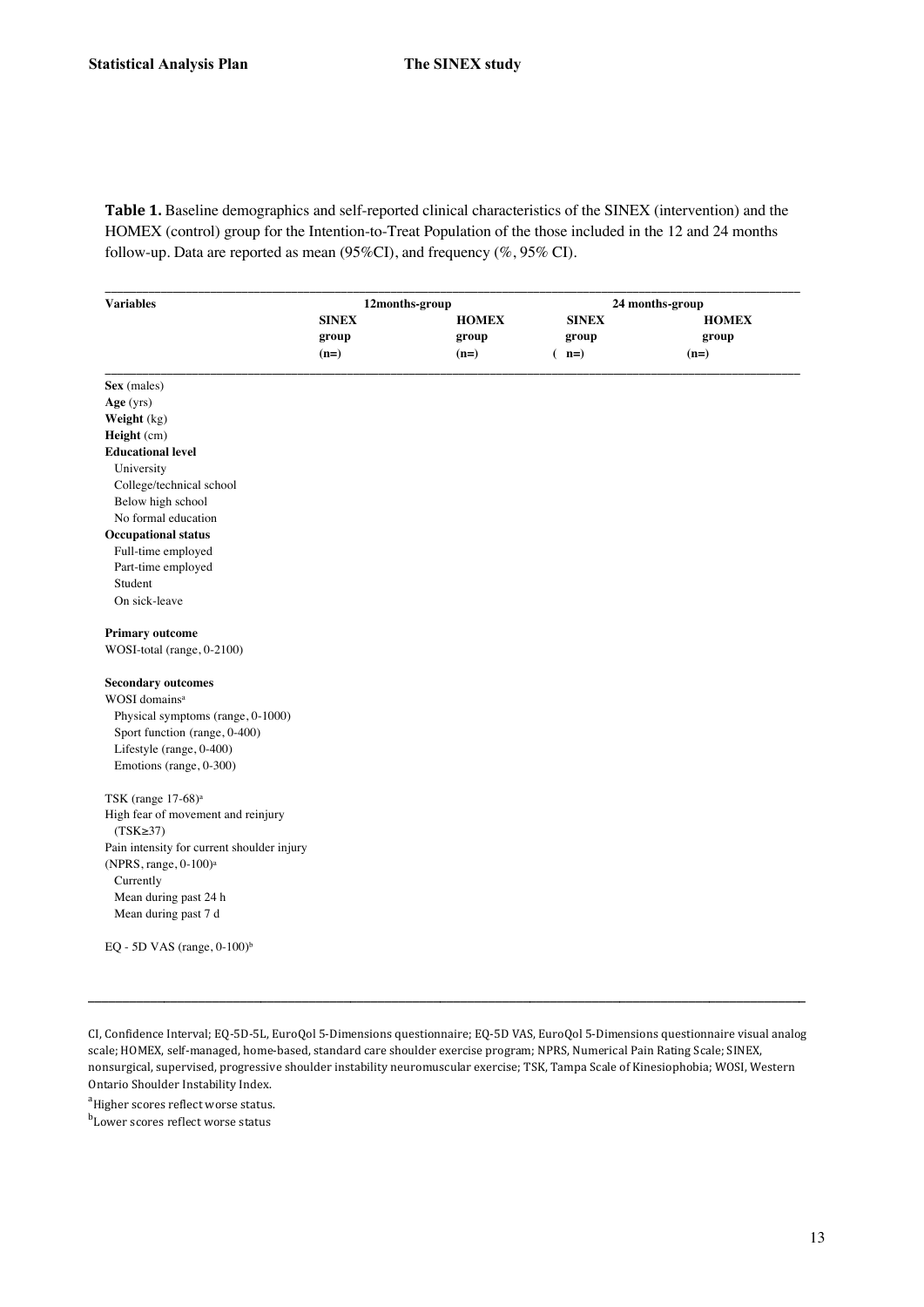**Table 2:** Changes in Self-reported Outcome measure from Baseline to 12 and from baseline to 24 months, for the Intention-to-Treat Population of the SINEX (intervention) and HOMEX (control) group. Data are reported as mean (95% CI), unless stated otherwise. Bolded P-values indicate significance.

|              | Mean change 12 months Difference |                     |                 |              | <b>Mean change 24 months</b> | <b>Difference</b>   |                 |
|--------------|----------------------------------|---------------------|-----------------|--------------|------------------------------|---------------------|-----------------|
| <b>SINEX</b> | <b>HOMEX</b>                     | <b>HOMEX</b> vs     |                 | <b>SINEX</b> | <b>HOMEX</b>                 | <b>HOMEX vs</b>     |                 |
| group        | group                            | <b>SINEX</b>        |                 | group        | group                        | <b>SINEX</b>        |                 |
| $(n=22)$     | $(n=21)$                         | $(95\% \text{ CI})$ | <i>p</i> -value | $(n=15)$     | $(n=19)$                     | $(95\% \text{ CI})$ | <i>p</i> -value |

*Primary outcome* WOSI, total  $(0-2100)$ <sup>a</sup>

*Seconday outcomes* WOSI domains<sup>a</sup> -Physical symptoms (0-1000) -Sport function (0-400) -Lifestyle (0-400) -Emotions (0-300)

TSKa

High fear of movement and reinjury at baseline (TSK>/=37) and low fear of movement and reinjury at follow-up (TSK<37 n (%)

Pain intensity of current shoulder injury (NPRS 0-100)<sup>a</sup> Currently Mean in past 24 hours Mean in previous 7 days

EQ-5D VAS (0-100)b

CI, Confidence Interval; EQ-5D VAS, EuroQol 5-Dimensions questionnaire visual analog scale; HOMEX, self-managed, home-based, standard care shoulder exercise program; NPRS, Numerical Pain Rating Scale; PSFS, Patient-Specific Functional Scale; SINEX, nonsurgical, supervised, progressive shoulder instability neuromuscular exercise; TSK, Tampa Scale of Kinesiophobia; WOSI, Western Ontario Shoulder Instability Index.

\_\_\_\_\_\_\_\_\_\_\_\_\_\_\_\_\_\_\_\_\_\_\_\_\_\_\_\_\_\_\_\_\_\_\_\_\_\_\_\_\_\_\_\_\_\_\_\_\_\_\_\_\_\_\_\_\_\_\_\_\_\_\_\_\_\_\_\_\_\_\_\_\_\_\_\_\_\_\_\_\_\_\_\_\_\_\_\_\_\_\_\_\_\_\_\_\_\_\_\_\_\_\_\_\_

<sup>b</sup>Higher scores reflect worse status.

<sup>c</sup> Lower scores indicate worse status.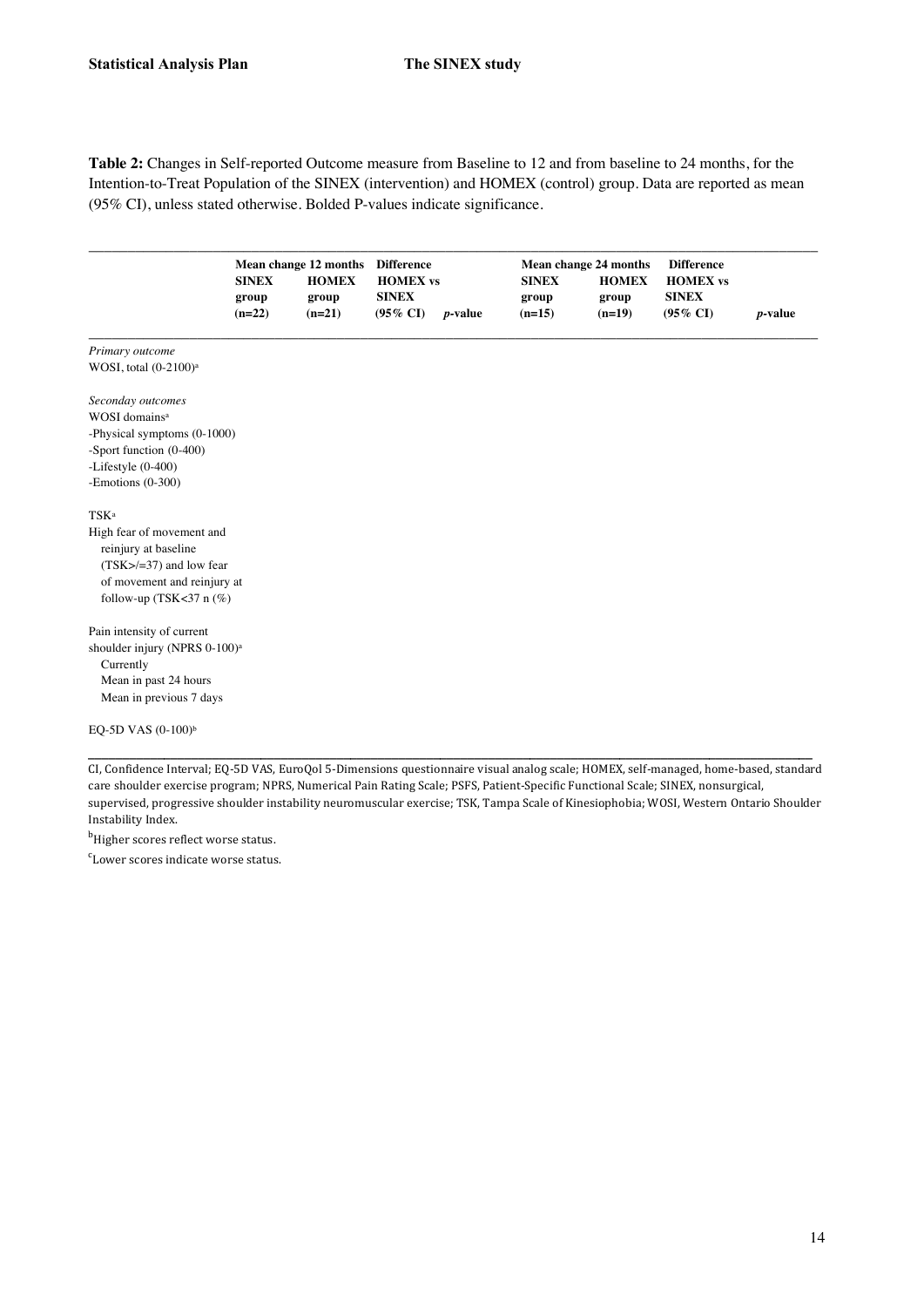**Table 3.** Register and self-reported data at 12 and 24 months follow-up for the Intention-to-Treat Population of the SINEX (intervention) and HOMEX (control) group. Data are reported as mean (95% CI), unless stated otherwise. Bolded P-values indicate significance.

| <b>Adverse events</b>                      |              | 12 months    |                           |       |              | 24 months    |                           |
|--------------------------------------------|--------------|--------------|---------------------------|-------|--------------|--------------|---------------------------|
|                                            | <b>SINEX</b> | <b>HOMEX</b> |                           |       | <b>SINEX</b> | <b>HOMEX</b> |                           |
|                                            | group        | group        | <b>Between-Group Risk</b> |       | group        | group        | <b>Between-Group Risk</b> |
|                                            | $(n=22)$     | $(n=21)$     | Difference (95%CI)        | $p-$  | $(n=15)$     | $(n=19)$     | Difference $(95\% CI)$ p- |
|                                            |              |              |                           | value |              |              | value                     |
|                                            |              |              |                           |       |              |              |                           |
| <b>SELF-REPORTED</b>                       |              |              |                           |       |              |              |                           |
| <b>DATA</b>                                |              |              |                           |       |              |              |                           |
| No. of patients with re-                   |              |              |                           |       |              |              |                           |
| dislocations $(n \, (\%)$                  |              |              |                           |       |              |              |                           |
| Injury mechanism $(n \, (\%))$             |              |              |                           |       |              |              |                           |
| Fell on the arm                            |              |              |                           |       |              |              |                           |
| Arm was pulled                             |              |              |                           |       |              |              |                           |
| External force to                          |              |              |                           |       |              |              |                           |
| shoulder                                   |              |              |                           |       |              |              |                           |
| Unprovoked                                 |              |              |                           |       |              |              |                           |
| Other                                      |              |              |                           |       |              |              |                           |
| Relocation by physician                    |              |              |                           |       |              |              |                           |
| $(yes)$ $(n \ (\%))$                       |              |              |                           |       |              |              |                           |
|                                            |              |              |                           |       |              |              |                           |
| Sought health care due to                  |              |              |                           |       |              |              |                           |
| shoulder related issues                    |              |              |                           |       |              |              |                           |
| from                                       |              |              |                           |       |              |              |                           |
| general practitioner (yes)                 |              |              |                           |       |              |              |                           |
| $(n (\%))$                                 |              |              |                           |       |              |              |                           |
| orthopedic surgeon (yes)<br>$(n (\%))$     |              |              |                           |       |              |              |                           |
|                                            |              |              |                           |       |              |              |                           |
| Shoulder surgery<br>during/since completed |              |              |                           |       |              |              |                           |
| training (yes) (n (%))                     |              |              |                           |       |              |              |                           |
| Reason for shoulder                        |              |              |                           |       |              |              |                           |
| surgery                                    |              |              |                           |       |              |              |                           |
| new acute trauma with                      |              |              |                           |       |              |              |                           |
| dislocation (yes) $(n (\%))$               |              |              |                           |       |              |              |                           |
| Time since surgery (mths)                  |              |              |                           |       |              |              |                           |
| (mean (SD))                                |              |              |                           |       |              |              |                           |
| No. of physiotherapy                       |              |              |                           |       |              |              |                           |
| treatments after                           |              |              |                           |       |              |              |                           |
| surgery( $n$ $(\%)$ )                      |              |              |                           |       |              |              |                           |
| Rated shoulder function                    |              |              |                           |       |              |              |                           |
| after surgery (1-7,                        |              |              |                           |       |              |              |                           |
| markedly worsened, to                      |              |              |                           |       |              |              |                           |
| markedly                                   |              |              |                           |       |              |              |                           |
| improved) (mean(SD))                       |              |              |                           |       |              |              |                           |
|                                            |              |              |                           |       |              |              |                           |
| <b>REGISTER DATA</b>                       |              |              |                           |       |              |              |                           |
| No. of patients with re-                   |              |              |                           |       |              |              |                           |
| dislocation (n (%))                        |              |              |                           |       |              |              |                           |
| No. of re-dislocations, in                 |              |              |                           |       |              |              |                           |
| total $(n (\%))$<br>No. of patients with   |              |              |                           |       |              |              |                           |
| stabilisation surgery                      |              |              |                           |       |              |              |                           |
| $(n (\%))$                                 |              |              |                           |       |              |              |                           |
|                                            |              |              |                           |       |              |              |                           |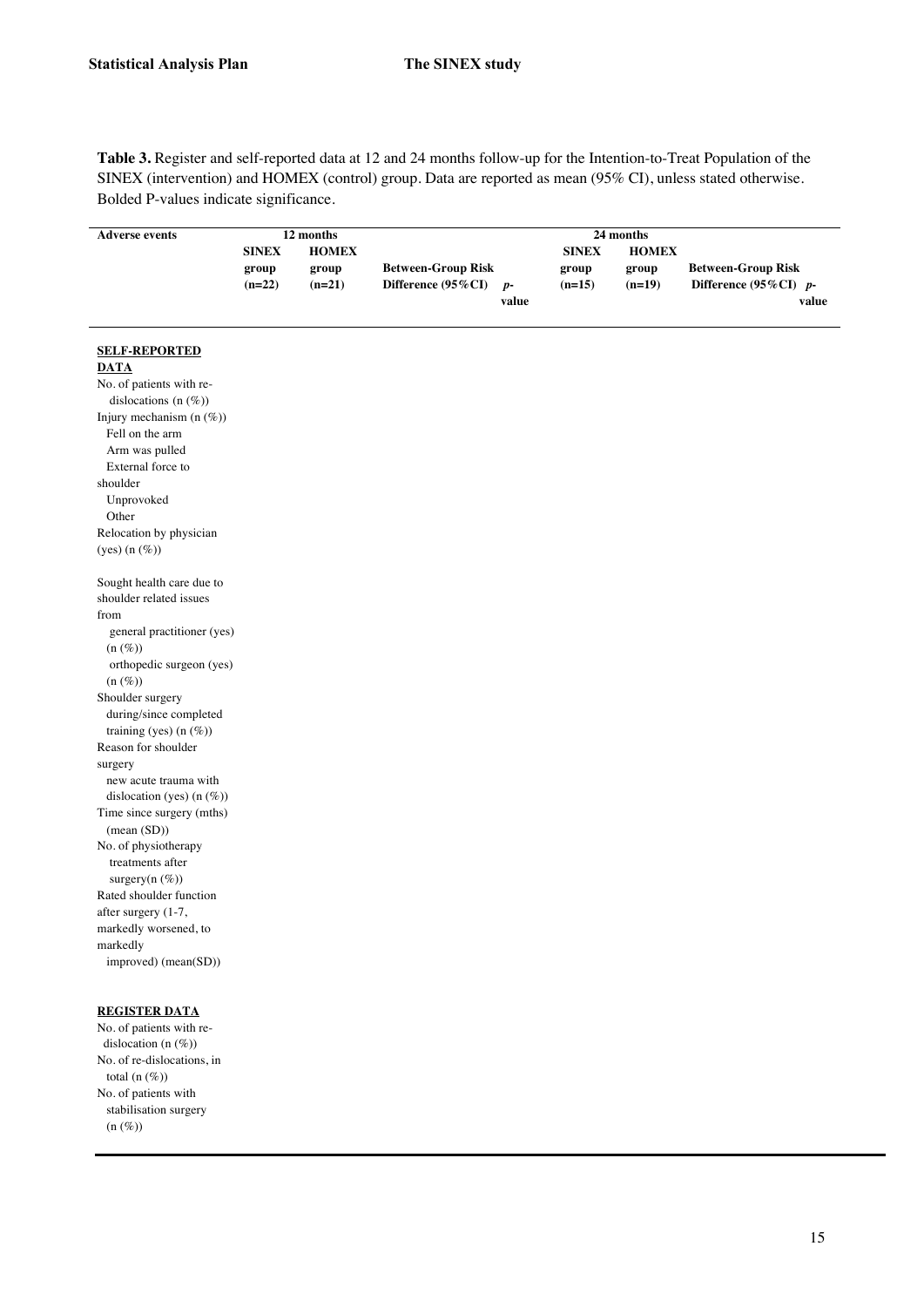CI, Confidence Interval; HOMEX, self-managed, home-based, standard care shoulder exercise program; SINEX, nonsurgical, supervised, progressive shoulder instability neuromuscular exercise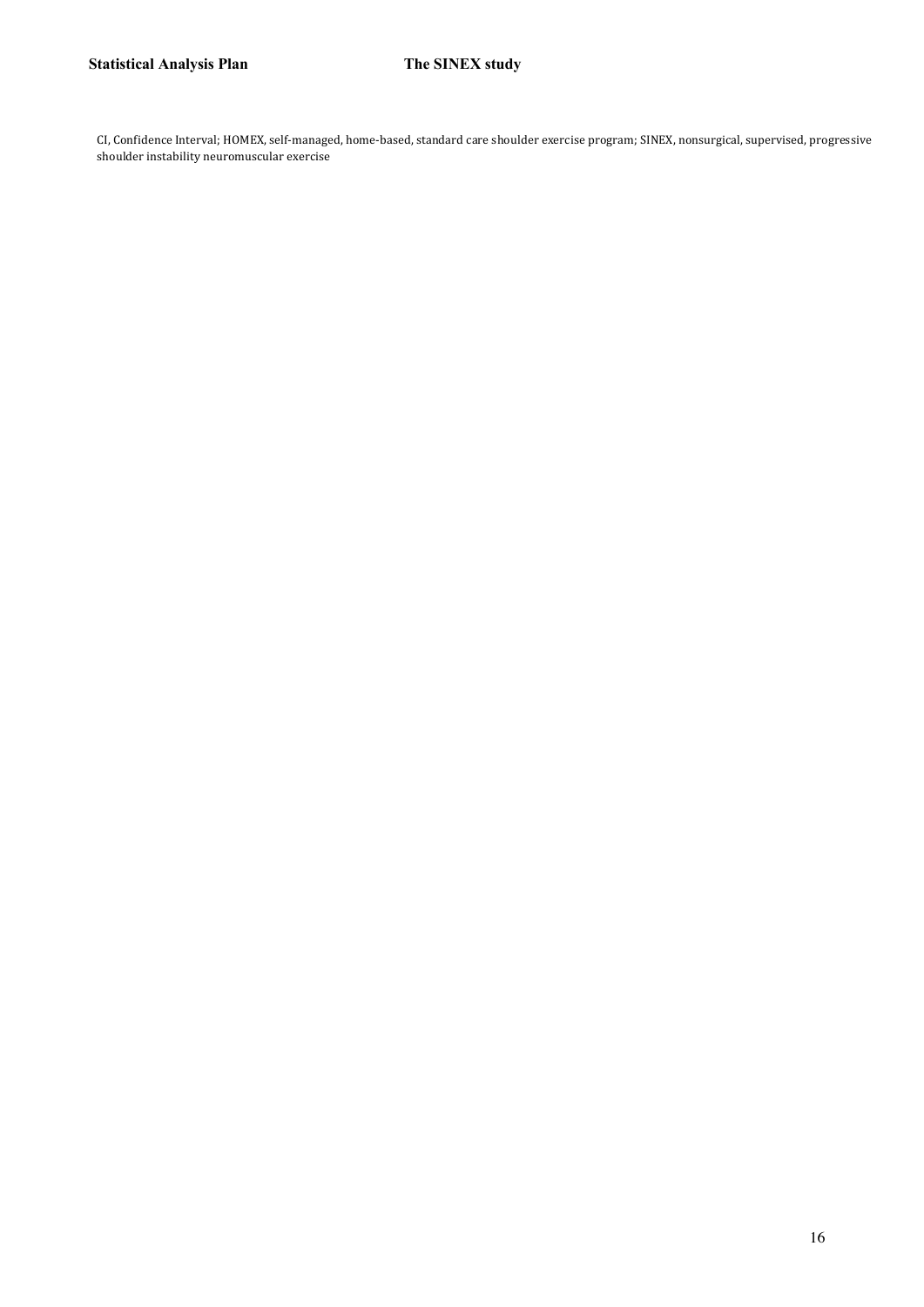**Table 4.** Self-reported data at 12 months and 24 months follow-up for the Intention-to-Treat Population of the of the SINEX (intervention) and HOMEX (control) group. Data are reported as mean (95% CI), unless stated otherwise. Bolded P-values indicate significance.

|                                                                                              |                       | $\overline{12}$ months |            | 24 months             |                       |                 |
|----------------------------------------------------------------------------------------------|-----------------------|------------------------|------------|-----------------------|-----------------------|-----------------|
|                                                                                              | <b>SINEX</b><br>group | <b>HOMEX</b><br>group  |            | <b>SINEX</b><br>group | <b>HOMEX</b><br>group |                 |
|                                                                                              | $(n=22)$              | $(n=21)$               | $p$ -value | $(n=15)$              | $(n=19)$              | <i>p</i> -value |
| Rated extent of impact from                                                                  |                       |                        |            |                       |                       |                 |
| actual shoulder injury since                                                                 |                       |                        |            |                       |                       |                 |
| completed training (1-4, from largely to                                                     |                       |                        |            |                       |                       |                 |
| not at all) $(n, (\%))$ at work/education on                                                 |                       |                        |            |                       |                       |                 |
| quality of duties                                                                            |                       |                        |            |                       |                       |                 |
| number of duties                                                                             |                       |                        |            |                       |                       |                 |
| Rated actual shoulder experience after                                                       |                       |                        |            |                       |                       |                 |
| training period (range 1-7, from                                                             |                       |                        |            |                       |                       |                 |
| spontaneous re-dislocation, to stable                                                        |                       |                        |            |                       |                       |                 |
| shoulder) (mean (SD))                                                                        |                       |                        |            |                       |                       |                 |
| Rated returned pre-injury level of<br>sport (1-4, from largely to not at all)<br>$(n, (\%))$ |                       |                        |            |                       |                       |                 |
| Rated current shoulder exercise                                                              |                       |                        |            |                       |                       |                 |
| treatment to have failed (1-4, from                                                          |                       |                        |            |                       |                       |                 |
| largely to not at all) $(n, (\%))$                                                           |                       |                        |            |                       |                       |                 |
| Desire to undergo shoulder $(n, (\%))$                                                       |                       |                        |            |                       |                       |                 |
| surgery due to actual shoulder function                                                      |                       |                        |            |                       |                       |                 |
| No, not enough shoulder problems                                                             |                       |                        |            |                       |                       |                 |
| No, due to fear of surgery                                                                   |                       |                        |            |                       |                       |                 |
| Yes                                                                                          |                       |                        |            |                       |                       |                 |
| Rated GPE level compared to before                                                           |                       |                        |            |                       |                       |                 |
| training (range 1-7, markedly worsened,                                                      |                       |                        |            |                       |                       |                 |
| to markedly improved) (mean(SD))                                                             |                       |                        |            |                       |                       |                 |
| Actual shoulder function                                                                     |                       |                        |            |                       |                       |                 |
| Ability to perform activities of                                                             |                       |                        |            |                       |                       |                 |
| daily living                                                                                 |                       |                        |            |                       |                       |                 |
| Ability to perform sport/leisure                                                             |                       |                        |            |                       |                       |                 |
| activities                                                                                   |                       |                        |            |                       |                       |                 |
| Shoulder-related Quality of life                                                             |                       |                        |            |                       |                       |                 |

CI, Confidence Interval; GPE, General Perceived Effect; HOMEX, self-managed, home-based, standard care shoulder exercise program; SINEX, nonsurgical, supervised, progressive shoulder instability neuromuscular exercise.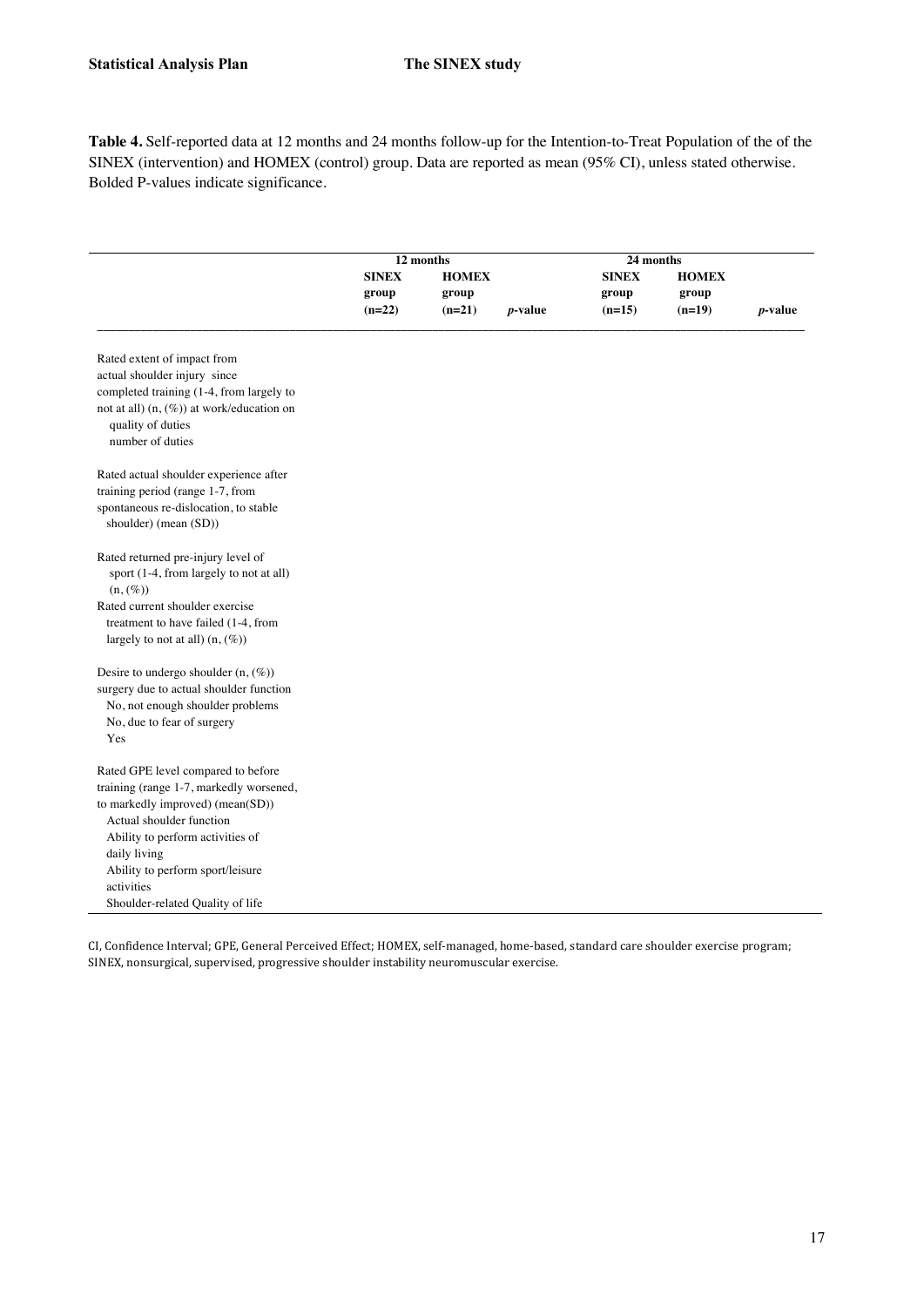**Appendix 1:** Changes in Self-reported Outcome measure from Baseline to 12 months, and from Baseline to 24 months, in the Per Protocol Population of the SINEX (intervention) and HOMEX (control) group. Data are reported as mean (95% CI), unless stated otherwise. Bolded P-values indicate significance.

|                                           | Mean change 12 months<br><b>SINEX</b><br>group<br>$(n=22)$ | <b>HOMEX</b><br>group<br>$(n=21)$ | <b>Difference</b><br><b>HOMEX vs</b><br><b>SINEX</b><br>$(95\% \text{ CI})$ | <i>p</i> -value | <b>Mean change 24 months</b><br><b>SINEX</b><br>group<br>$(n=15)$ | <b>HOMEX</b><br>group<br>$(n=19)$ | <b>Difference</b><br><b>HOMEX vs</b><br><b>SINEX</b><br>$(95\% \text{ CI})$ | <i>p</i> -value |
|-------------------------------------------|------------------------------------------------------------|-----------------------------------|-----------------------------------------------------------------------------|-----------------|-------------------------------------------------------------------|-----------------------------------|-----------------------------------------------------------------------------|-----------------|
| Primary outcome                           |                                                            |                                   |                                                                             |                 |                                                                   |                                   |                                                                             |                 |
| WOSI, total $(0-2100)$ <sup>a</sup>       |                                                            |                                   |                                                                             |                 |                                                                   |                                   |                                                                             |                 |
| Seconday outcomes                         |                                                            |                                   |                                                                             |                 |                                                                   |                                   |                                                                             |                 |
| WOSI domains <sup>a</sup>                 |                                                            |                                   |                                                                             |                 |                                                                   |                                   |                                                                             |                 |
| -Physical symptoms (0-1000)               |                                                            |                                   |                                                                             |                 |                                                                   |                                   |                                                                             |                 |
| -Sport function (0-400)                   |                                                            |                                   |                                                                             |                 |                                                                   |                                   |                                                                             |                 |
| -Lifestyle $(0-400)$                      |                                                            |                                   |                                                                             |                 |                                                                   |                                   |                                                                             |                 |
| -Emotions $(0-300)$                       |                                                            |                                   |                                                                             |                 |                                                                   |                                   |                                                                             |                 |
| <b>TSK</b> <sup>a</sup>                   |                                                            |                                   |                                                                             |                 |                                                                   |                                   |                                                                             |                 |
| High fear of movement and                 |                                                            |                                   |                                                                             |                 |                                                                   |                                   |                                                                             |                 |
| reinjury at baseline                      |                                                            |                                   |                                                                             |                 |                                                                   |                                   |                                                                             |                 |
| $(TSK > l = 37)$ and low fear             |                                                            |                                   |                                                                             |                 |                                                                   |                                   |                                                                             |                 |
| of movement and reinjury at               |                                                            |                                   |                                                                             |                 |                                                                   |                                   |                                                                             |                 |
| follow-up (TSK<37 n $(\%)$                |                                                            |                                   |                                                                             |                 |                                                                   |                                   |                                                                             |                 |
| Pain intensity of current                 |                                                            |                                   |                                                                             |                 |                                                                   |                                   |                                                                             |                 |
| shoulder injury (NPRS 0-100) <sup>a</sup> |                                                            |                                   |                                                                             |                 |                                                                   |                                   |                                                                             |                 |
| Currently                                 |                                                            |                                   |                                                                             |                 |                                                                   |                                   |                                                                             |                 |
| Mean in past 24 hours                     |                                                            |                                   |                                                                             |                 |                                                                   |                                   |                                                                             |                 |
| Mean in previous 7 days                   |                                                            |                                   |                                                                             |                 |                                                                   |                                   |                                                                             |                 |
| EQ-5D VAS (0-100) <sup>b</sup>            |                                                            |                                   |                                                                             |                 |                                                                   |                                   |                                                                             |                 |

CI, Confidence Interval; EQ-5D VAS, EuroQol 5-Dimensions questionnaire visual analog scale; HOMEX, self-managed, home-based, standard care shoulder exercise program; NPRS, Numerical Pain Rating Scale; PSFS, Patient-Specific Functional Scale; SINEX, nonsurgical, supervised, progressive shoulder instability neuromuscular exercise; TSK, Tampa Scale of Kinesiophobia; WOSI, Western Ontario Shoulder Instability Index.

<sup>b</sup>Higher scores reflect worse status.

<sup>c</sup> Lower scores indicate worse status.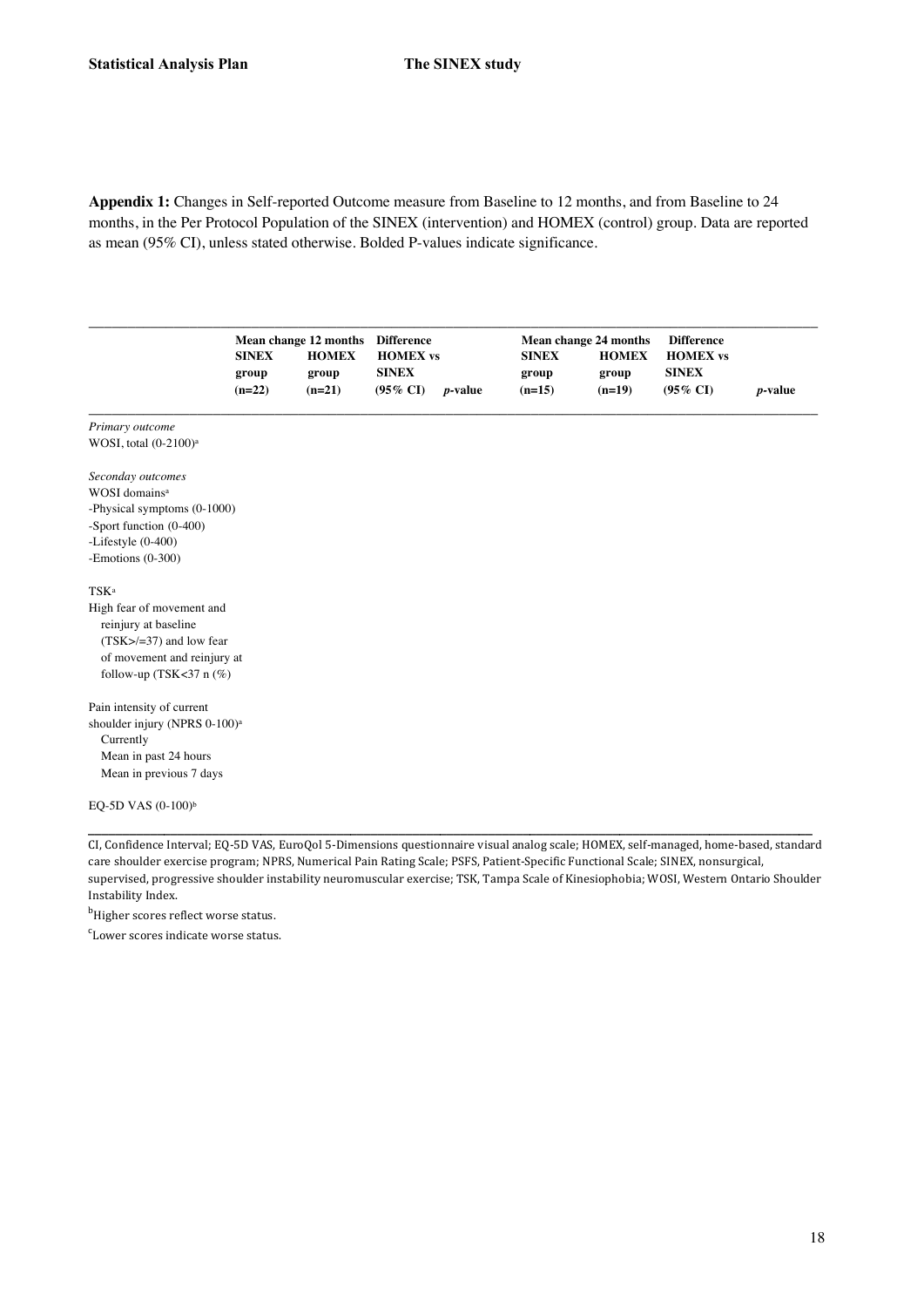stabilisation surgery

 $(n(\%))$ 

**Appendix 2:** Changes in Self-reported Outcome measure and register-based data from Baseline to 12 months, and from Baseline to 24 months, in the Per Protocol Population of the SINEX (intervention) and HOMEX (control) group. Data are reported as mean (95% CI), unless stated otherwise. Bolded P-values indicate significance.

| <b>Adverse events</b>            |              | 12 months    |                           |       |              | 24 months    |                           |       |
|----------------------------------|--------------|--------------|---------------------------|-------|--------------|--------------|---------------------------|-------|
|                                  | <b>SINEX</b> | <b>HOMEX</b> |                           |       | <b>SINEX</b> | <b>HOMEX</b> |                           |       |
|                                  | group        | group        | <b>Between-Group Risk</b> |       | group        | group        | <b>Between-Group Risk</b> |       |
|                                  | $(n=22)$     | $(n=21)$     | Difference (95%CI)        | $p-$  | $(n=15)$     | $(n=19)$     | Difference $(95\% CI)$ p- |       |
|                                  |              |              |                           | value |              |              |                           | value |
|                                  |              |              |                           |       |              |              |                           |       |
| <b>SELF-REPORTED</b>             |              |              |                           |       |              |              |                           |       |
| <b>DATA</b>                      |              |              |                           |       |              |              |                           |       |
| No. of patients with re-         |              |              |                           |       |              |              |                           |       |
| dislocations (n (%))             |              |              |                           |       |              |              |                           |       |
| Injury mechanism $(n \, (\%))$   |              |              |                           |       |              |              |                           |       |
| Fell on the arm                  |              |              |                           |       |              |              |                           |       |
| Arm was pulled                   |              |              |                           |       |              |              |                           |       |
| External force to                |              |              |                           |       |              |              |                           |       |
| shoulder                         |              |              |                           |       |              |              |                           |       |
| Unprovoked                       |              |              |                           |       |              |              |                           |       |
| Other                            |              |              |                           |       |              |              |                           |       |
| Relocation by physician          |              |              |                           |       |              |              |                           |       |
| (yes) $(n \ (\%))$               |              |              |                           |       |              |              |                           |       |
|                                  |              |              |                           |       |              |              |                           |       |
| Sought health care due to        |              |              |                           |       |              |              |                           |       |
| shoulder related issues          |              |              |                           |       |              |              |                           |       |
| from                             |              |              |                           |       |              |              |                           |       |
| general practitioner (yes)       |              |              |                           |       |              |              |                           |       |
| $(n (\%))$                       |              |              |                           |       |              |              |                           |       |
| orthopedic surgeon (yes)         |              |              |                           |       |              |              |                           |       |
| $(n (\%))$                       |              |              |                           |       |              |              |                           |       |
| Shoulder surgery                 |              |              |                           |       |              |              |                           |       |
| during/since completed           |              |              |                           |       |              |              |                           |       |
| training (yes) $(n \, (\%))$     |              |              |                           |       |              |              |                           |       |
| Reason for shoulder              |              |              |                           |       |              |              |                           |       |
| surgery                          |              |              |                           |       |              |              |                           |       |
| new acute trauma with            |              |              |                           |       |              |              |                           |       |
| dislocation (yes) $(n (\%))$     |              |              |                           |       |              |              |                           |       |
| Time since surgery (mths)        |              |              |                           |       |              |              |                           |       |
| (mean (SD))                      |              |              |                           |       |              |              |                           |       |
| No. of physiotherapy             |              |              |                           |       |              |              |                           |       |
| treatments after                 |              |              |                           |       |              |              |                           |       |
| surgery( $n$ $(\%)$ )            |              |              |                           |       |              |              |                           |       |
| Rated shoulder function          |              |              |                           |       |              |              |                           |       |
| after surgery (1-7,              |              |              |                           |       |              |              |                           |       |
| markedly worsened, to            |              |              |                           |       |              |              |                           |       |
| markedly<br>improved) (mean(SD)) |              |              |                           |       |              |              |                           |       |
|                                  |              |              |                           |       |              |              |                           |       |
|                                  |              |              |                           |       |              |              |                           |       |
| <b>REGISTER DATA</b>             |              |              |                           |       |              |              |                           |       |
| No. of patients with re-         |              |              |                           |       |              |              |                           |       |
| dislocation (n (%))              |              |              |                           |       |              |              |                           |       |
| No. of re-dislocations, in       |              |              |                           |       |              |              |                           |       |
| total $(n (\%))$                 |              |              |                           |       |              |              |                           |       |
| No. of patients with             |              |              |                           |       |              |              |                           |       |

CI, Confidence Interval; HOMEX, self-managed, home-based, standard care shoulder exercise program; SINEX, nonsurgical, supervised, progressive shoulder instability neuromuscular exercise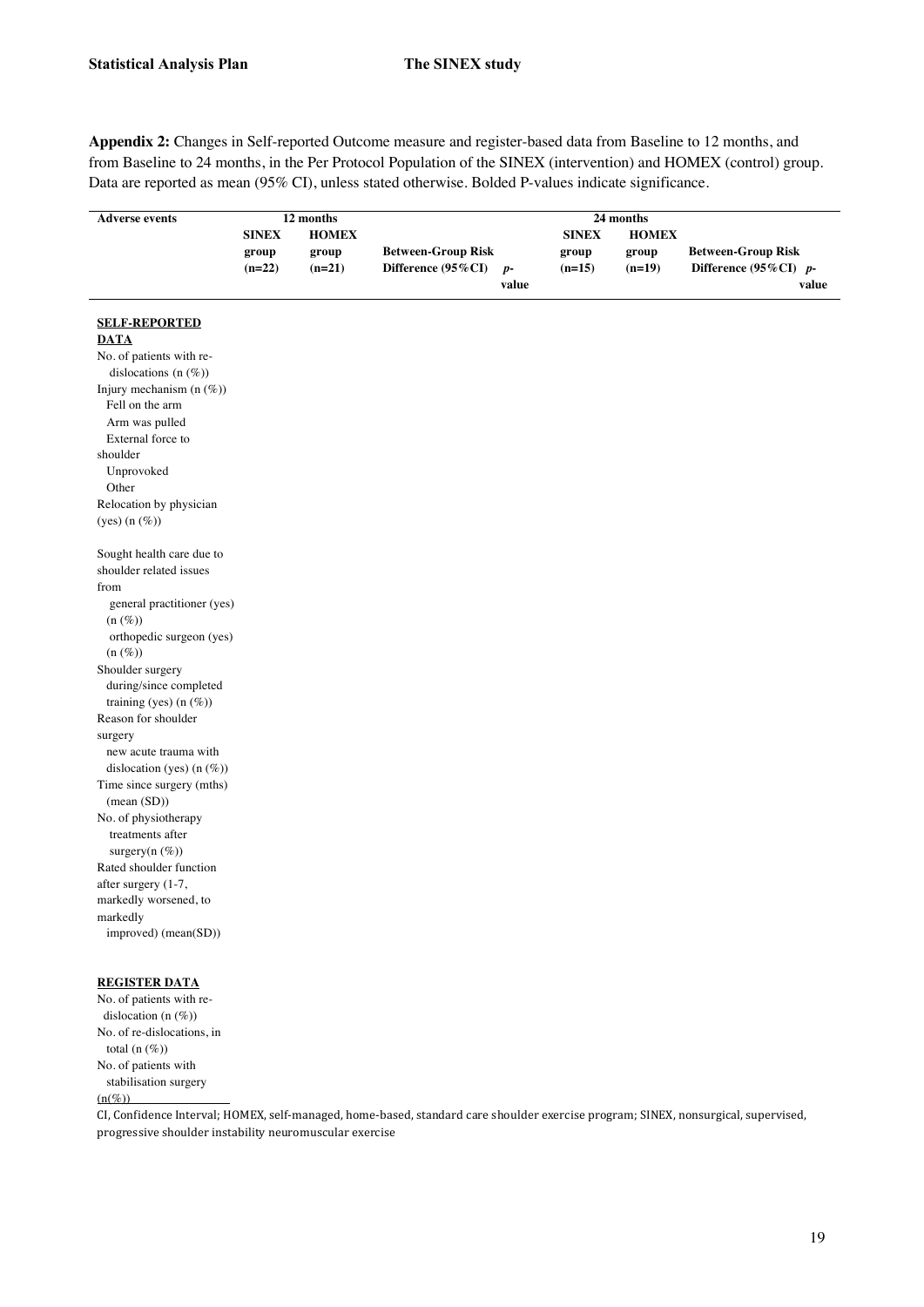**Appendix 3:** Changes in Self-reported Outcome measure from Baseline to 12 months, and from Baseline to 24 months, in the Per Protocol Population of the SINEX (intervention) and HOMEX (control) group. Data are reported as mean (95% CI), unless stated otherwise. Bolded P-values indicate significance.

|                                                                                              |              | $\overline{12}$ months |            | 24 months    |              |            |
|----------------------------------------------------------------------------------------------|--------------|------------------------|------------|--------------|--------------|------------|
|                                                                                              | <b>SINEX</b> | <b>HOMEX</b>           |            | <b>SINEX</b> | <b>HOMEX</b> |            |
|                                                                                              | group        | group                  |            | group        | group        |            |
|                                                                                              | $(n=22)$     | $(n=21)$               | $p$ -value | $(n=15)$     | $(n=19)$     | $p$ -value |
| Rated extent of impact from                                                                  |              |                        |            |              |              |            |
| actual shoulder injury since                                                                 |              |                        |            |              |              |            |
| completed training (1-4, from largely to                                                     |              |                        |            |              |              |            |
| not at all) (n, (%)) at work/education on                                                    |              |                        |            |              |              |            |
| quality of duties                                                                            |              |                        |            |              |              |            |
| number of duties                                                                             |              |                        |            |              |              |            |
| Rated actual shoulder experience after                                                       |              |                        |            |              |              |            |
| training period (range 1-7, from                                                             |              |                        |            |              |              |            |
| spontaneous re-dislocation, to stable                                                        |              |                        |            |              |              |            |
| shoulder) (mean (SD))                                                                        |              |                        |            |              |              |            |
| Rated returned pre-injury level of<br>sport (1-4, from largely to not at all)<br>$(n, (\%))$ |              |                        |            |              |              |            |
| Rated current shoulder exercise                                                              |              |                        |            |              |              |            |
| treatment to have failed (1-4, from                                                          |              |                        |            |              |              |            |
| largely to not at all) $(n, (\%))$                                                           |              |                        |            |              |              |            |
| Desire to undergo shoulder $(n, (\%))$                                                       |              |                        |            |              |              |            |
| surgery due to actual shoulder function                                                      |              |                        |            |              |              |            |
| No, not enough shoulder problems                                                             |              |                        |            |              |              |            |
| No, due to fear of surgery                                                                   |              |                        |            |              |              |            |
| Yes                                                                                          |              |                        |            |              |              |            |
| Rated GPE level compared to before                                                           |              |                        |            |              |              |            |
| training (range 1-7, markedly worsened,                                                      |              |                        |            |              |              |            |
| to markedly improved) (mean(SD))                                                             |              |                        |            |              |              |            |
| Actual shoulder function                                                                     |              |                        |            |              |              |            |
| Ability to perform activities of                                                             |              |                        |            |              |              |            |
| daily living                                                                                 |              |                        |            |              |              |            |
| Ability to perform sport/leisure                                                             |              |                        |            |              |              |            |
| activities                                                                                   |              |                        |            |              |              |            |
| Shoulder-related Quality of life                                                             |              |                        |            |              |              |            |

CI, Confidence Interval; GPE, General Perceived Effect; HOMEX, self-managed, home-based, standard care shoulder exercise program; SINEX, nonsurgical, supervised, progressive shoulder instability neuromuscular exercise.